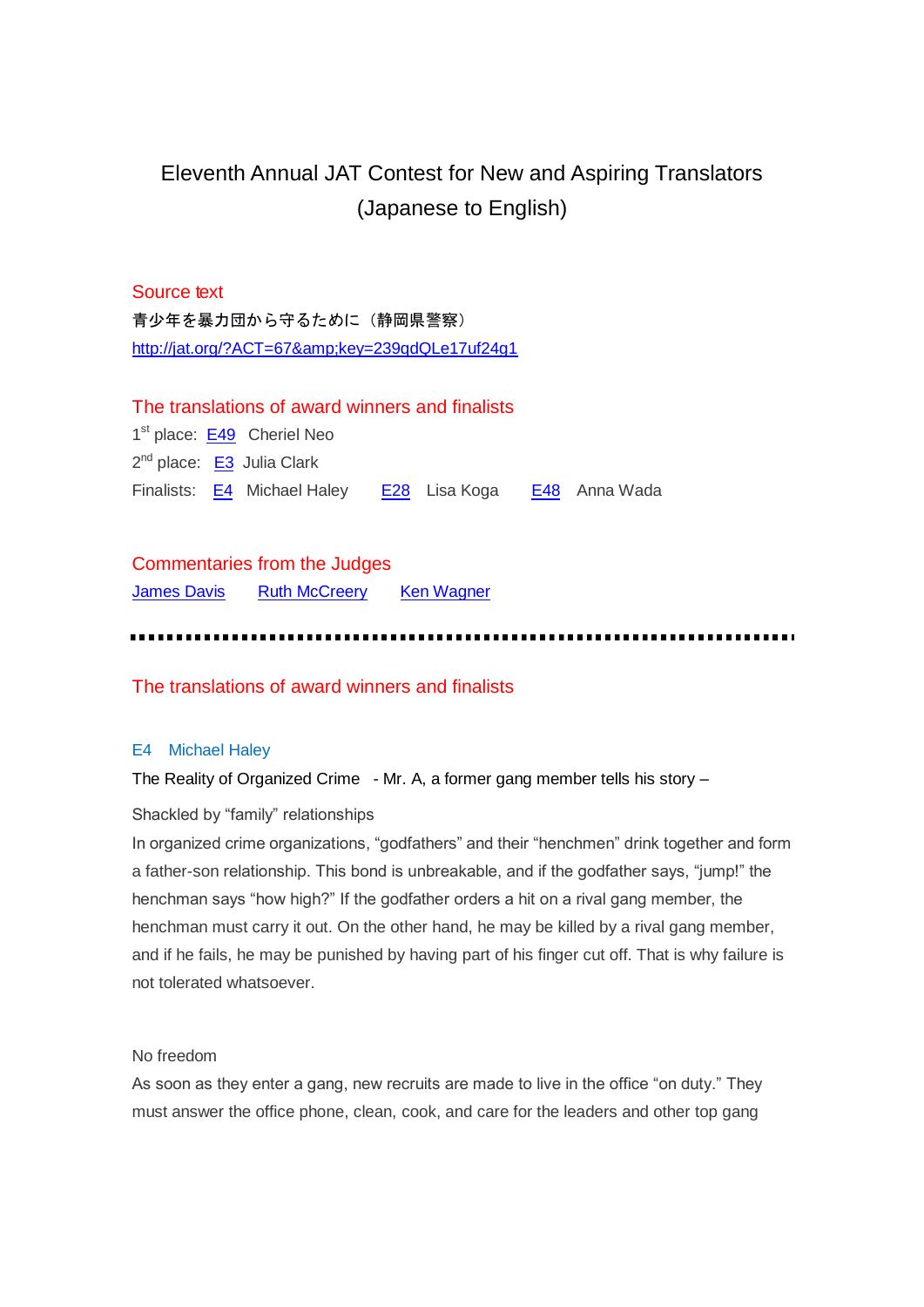members. Days of the week do not exist to them, and they have no days off. I had no free time at all.

#### Tattoos are forever

I was told I was not a man until I got a tattoo. I put up with the pain and got one, but even now that I've quit the gang, the tattoo will be with me for the rest of my life. Even now I am wary of people looking at me, and I cannot go to the pool or onsen. Tattoos are a way of keeping people from quitting the gang.

#### No way out

The father-son relationship in organized crime is, in fact, stronger than a real father-son relationship, so they don't let you quit easily. If you try to quit, they will extort you for huge sums of money or make you cut off part of your finger. If you still want to leave despite that, you will have to worry that they might harm your family. There are a lot of guys who want to quit but can't.

# All that glitters is not gold

You may be lured in with promises of an end to money problems, nice cars, and popularity with women, but these are all lies. The only ones who can live the good life are the godfathers and other higher-ups, and even then it is only skin-deep. Even if henchmen are able to save up some money, it gets collected by the gang as "dues" so they are always nearly broke.

#### Living is a struggle

Gangs do not pay wages. Long ago, gangs made money by extorting "protection fees" from restaurants, but now with the Anti-Organized Crime Law and Organized Crime Exclusion Ordinances, this has become harder to do. Even small threats will get you arrested by the police. But you still need to pay "dues" to the gang. Gangs are organizations that will do anything and everything for money, so you can never lead a normal life.

# In shambles over drugs

Gangs also make money through illicit sales of illegal drugs. But, in fact, lots of guys are driven to using those drugs over the stress of worrying that they will be caught by the police,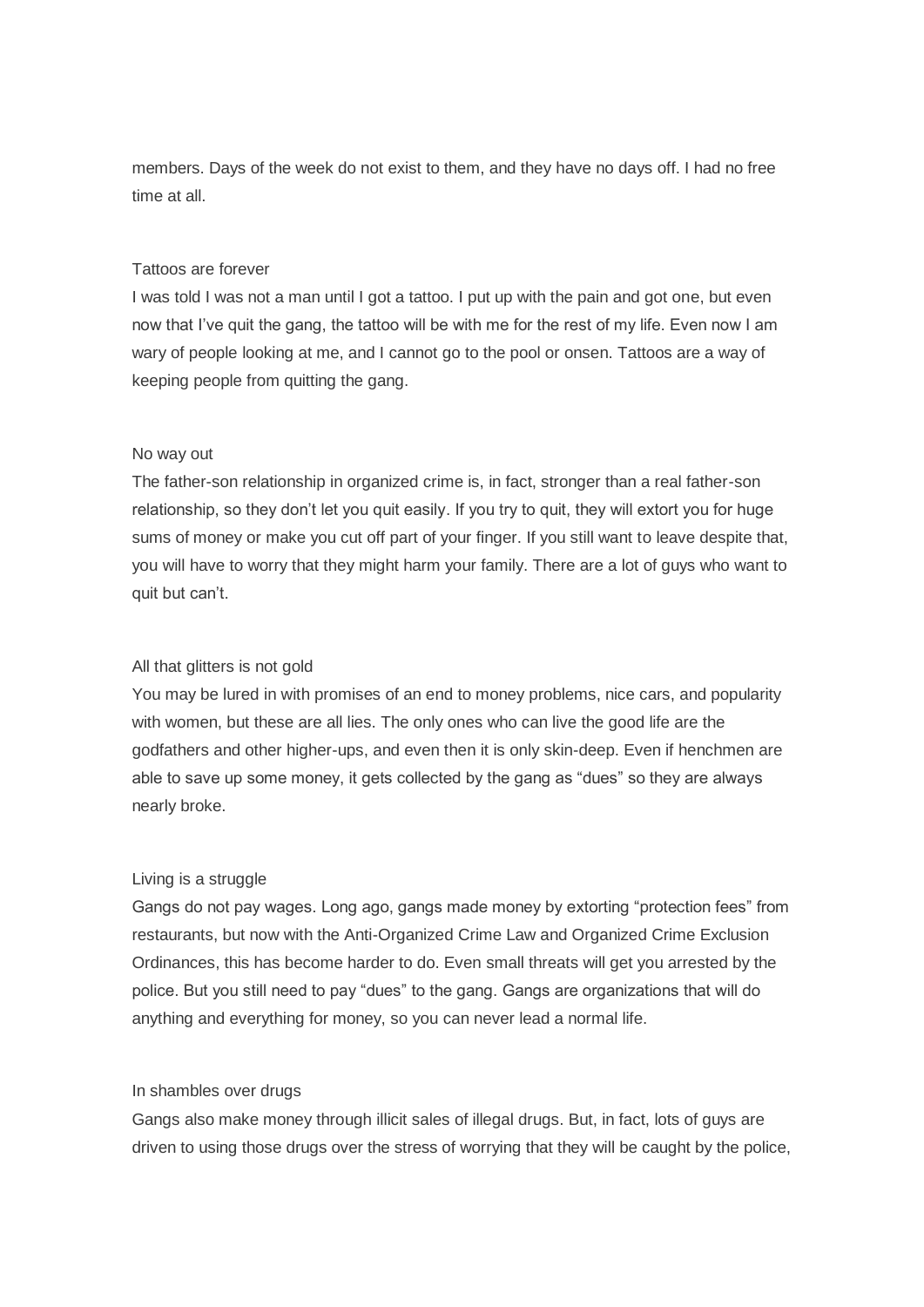killed by a rival gang, or done in by their superiors. If you use these stimulants, your body and nerves are left in shambles, and ultimately the drugs leave you just a shell of a person.

#### Shunned by the world

Nowadays, even famous celebrities can be forced out of their jobs over connections to gangs. The movement toward excluding organized crime is real. Gang members cannot open bank accounts or use hotels, which is inconvenient. They are excluded from golfing clubs. Some guys play under assumed names but get arrested by the police if they are found out. Joining a gang is just stupid, plain and simple.

#### <span id="page-2-0"></span>E28 Lisa Koga

#### The Truth About Organized Crime ~The Accounts of Former Gangster A (1)~

#### A Binding Contract

The relationship between boss and subordinate is absolute and unchangeable. The boss's word is law and if he orders you to kill the rival, you must see it through, even if it means putting your life in danger. If you are to fail, what awaits you is the cruel and unusual punishment of finger amputation. Such is the law of the gang and therefore, failing is simply not a choice.

# No Freedom

When you join a gang, new recruits are immediately forced into the position of live-in caretaker for the members. The entire day is spent as the gang's gopher taking calls, cleaning, cooking, and caring for the chief and his executives. There are no days off in this field of work, and that means absolutely no time for yourself.

## Ink Will Never Fade

"If you get a tattoo, you're one of us" is what I was told, so I endured the pain and got one, but it has become a scar that will never fade even after leaving the gang. Even now I can feel people's stares and I can't even go to the pool or the hot springs with my family! Little did I know that the tattoos were actually a tactic used to keep people from leaving the group.

# I Want to Leave But...

The boss and underling relationship of a gang is sometimes stronger then one of actual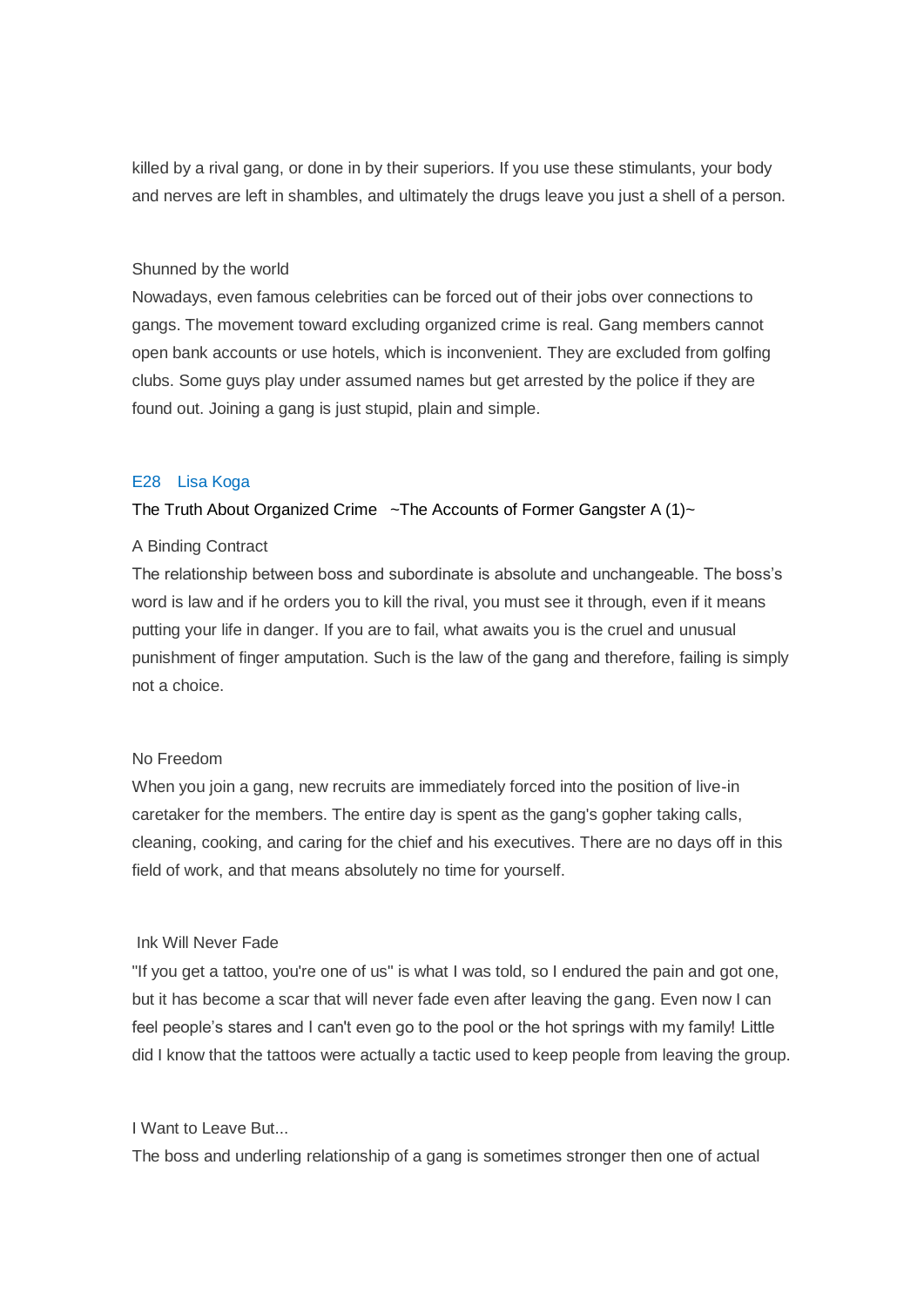parent and child and quitting is easier said than done. To put a means to an end, you are expected to pay an exorbitant amount of money and the amputation of a finger is considered customary. Even if they want to run, the possibility of putting their family in danger keeps many of the guys frozen in fear.

#### Appearances Can Deceive

If you join a gang, you won't ever have to worry about money, you'll ride in the best cars, and you'll even be a ladies man! I was swayed by these wonderful words but in reality, they were all just lies. The only ones who get to put on those airs are the bosses and the senior members, and truthfully, it's only skin deep. No matter how hard the underlings work, the gang and its leaders swallow up all our hard earned money. I remember those days when I didn't even have a penny to my name.

# Life Gets Rough

There's no such thing as a salary for a gang member. In the past, you could earn a few bucks as a bouncer in eateries but nowadays, things like the Anti-Organized Crime Law and the organized crime exclusion decrees make things difficult. A few threats and next thing you know, the police have you in handcuffs. But because the gang still expects you to pay your gang fees, crimes and activities committed in the name of money is nothing unusual. Living a normal life in this sort of organization is impossible.

# Broken and Addicted

Hustling (earning money) through selling illegal drugs is a common practice of organized crime. Through it all you are constantly thinking, "What if the police catch me?" or "I might be done in by our opponents" and "If I mess up my chief and group members might terrorize me". This endless fear and anxiety sets plenty of guys over the edge, and many of them end up hooked on the very drugs they sell. Using meth (stimulants) will destroy your mind and body and eventually you'll just be a hollow, lifeless shell.

# Unwanted Company

Nowadays, even the mention of ties with a gang is enough to push famous celebrities into retirement. Recent actions to eliminate organized crime are becoming increasingly serious. Gang members are banned from making bank accounts, and the use of hotels is a no-go as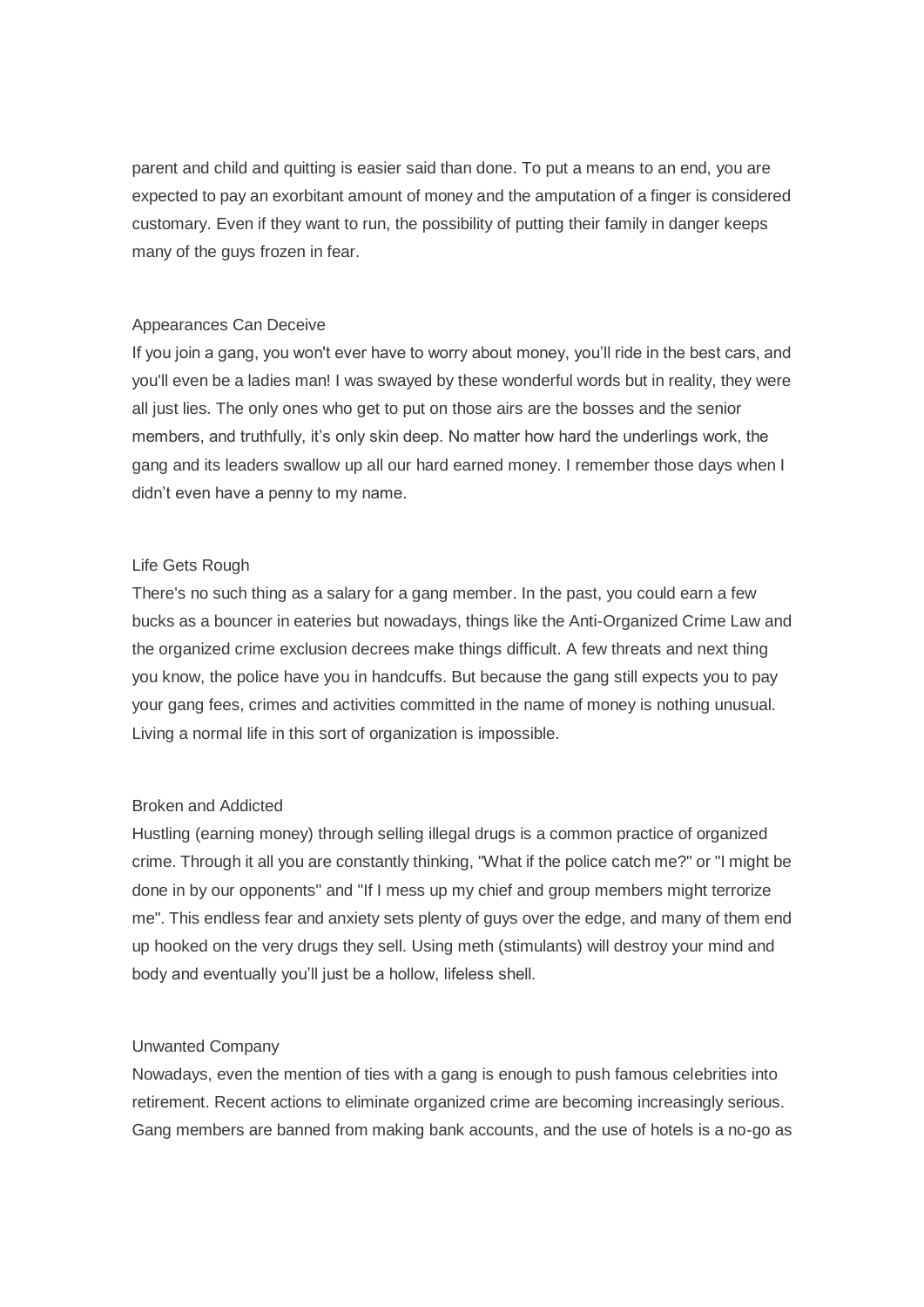<span id="page-4-0"></span>well. Even golf courses forbid members, so many guys try and play under a false name only to be caught and locked up. Nothing good ever comes from these ridiculous gangs!

# E48 Anna Wada

The Realities of Organized Crime Groups: Testimonial by Former Crime Group Member "A" (1)

#### Bound tightly by familial ties

Organized crime group members exchange ceremonial sips of sake to establish a parent-child relationship between the boss and his subordinate. This relationship is absolute, and the word of the boss is law. If his orders are to kill someone from a rival group, you have no choice but to carry it out. You could be killed instead, though, and a slip-up meant dealing with tough customs like cutting off your fingers (yubitsume), so failure was definitely not an option.

# No freedom

Once in the group, newbies are immediately assigned to live-in secretarial duties (heyazumi) at the group office. You spend the entire day as a lowly errand boy for the office, just taking care of things like answering the phone, cleaning, and cooking, as well as assisting the boss and executive members. Weekends don't matter so there are no days off, and I didn't have any free time to myself.

# Tattoos are permanent

Someone told me, "Tattoos are what make you a real member," so I endured the pain to get inked. But tattoos will stay with you forever, even if you leave the group. I still feel people's eyes on me, and can't go to the pool or the hot springs with my family. Tattoos had been a way to prevent desertion from the group.

# Even if you want to leave...

Familial bonds in an organized crime group are tighter than your ties with actual blood relatives. They will not let you leave easily. As a way of taking responsibility, you'll be ordered to pay an inordinate amount of money, and to cut off your fingers in the yubitsume ritual. Refusing to cooperate and escaping could place their family in danger, so many guys can't leave, even if they want to.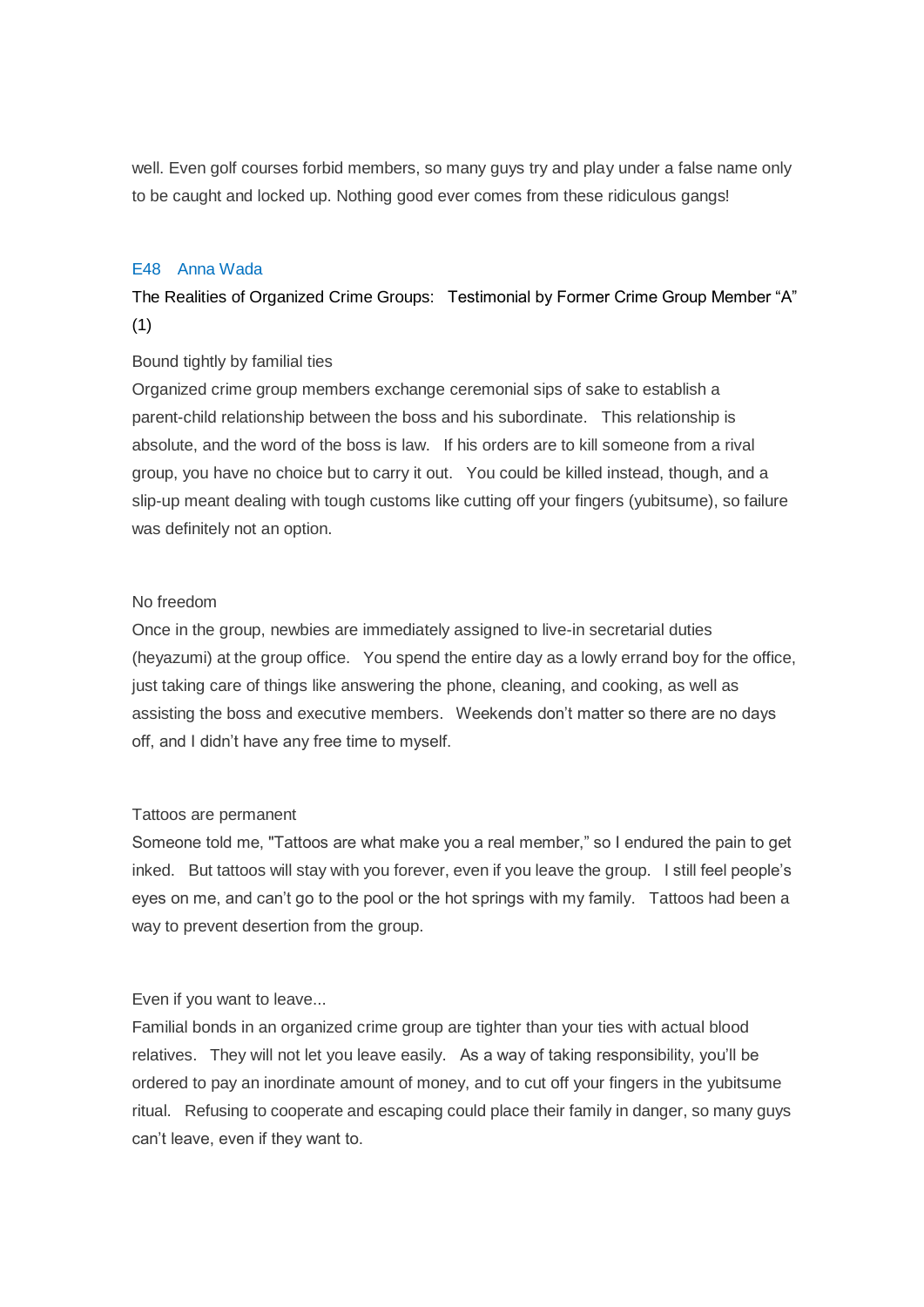#### Misleading appearances

I was lured to the group by promises of money, nice cars, and women, but those were all lies. The only ones making good for themselves were the boss and senior members, and even they were putting up a façade. The ones at the bottom were always left floundering, having their earnings taken away by the group as membership dues.

#### Hard to make a living

Salaries don't exist for crime group members. They used to be able to earn money by taking protection fees from places like restaurants, but these days, the "Anti-Organized Crime Law" and "Organized Crime Exclusion Ordinances" make things difficult. One little threat could get you caught by the police, but you still have to pay your dues to the group. These are organizations that are willing to go the length and commit crimes for money, so there's no way you could live a normal life.

#### Worn down by drugs

Crime group members could earn side money (shinogi) by the illicit trading of illegal drugs. In reality, many guys use the drugs themselves, unable to bear their constant fears: "The police could catch me." "I could be killed by the rival group." "The boss or seniors could beat me up." Once you use drugs (shabu), your body and nerves will wear out and you'll just end up in ruins...

# Now they're just something to get rid of

Nowadays, even famous celebrities are forced to retire because of their ties with organized crime groups. The recent movement towards eliminating these organizations is real. It's very inconvenient to be a member because you can't get a bank account or stay in hotels. You'll also be rejected from golf courses, and there are guys who get caught by the police after playing under a false name. Being a crime group member is too idiotic to put up with.

# <span id="page-5-0"></span>E3 Julia Clark  $(2^{nd}$  place)

The Truth About Gangs – One Former Gang Member's Experience (Part 1)

Bound by a Father-Son Relationship

In a gang, the boss and his underlings exchange cups of sake to formalize their father-son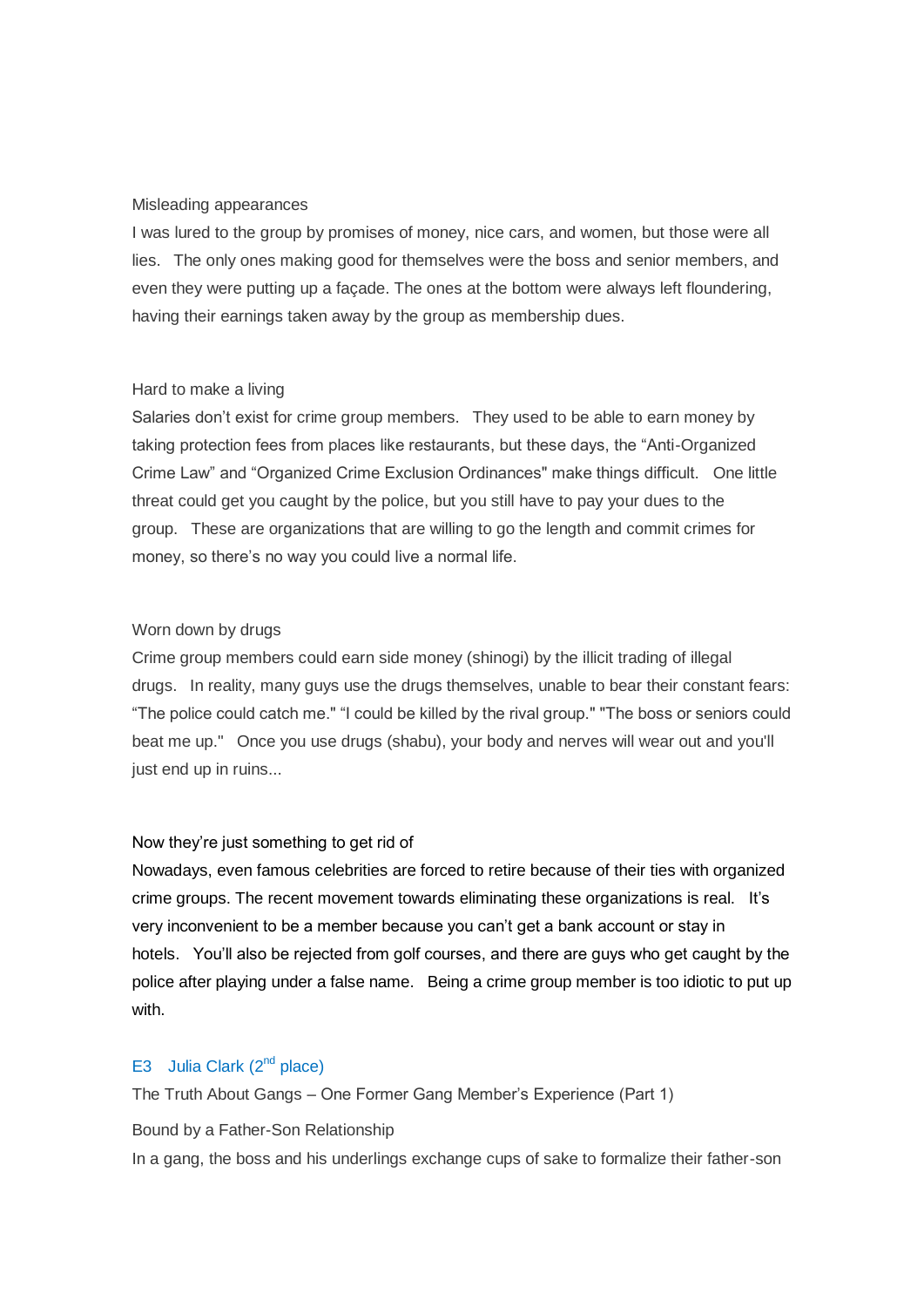relationship. This relationship is absolute: white becomes black at the boss's say-so, and if the boss tells you to kill a member of a rival gang, you have no choice but to do so. Conversely, you might also be killed by a rival gang member, and there are harsh rules to deal with those who fail, such as forcing them to cut off the tip of their own finger. Therefore, failure was absolutely not an option.

#### No Freedom

When newcomers enter a gang, they are immediately put on duty guarding the gang's headquarters in a "live-in" arrangement. You spend all day acting as an errand boy, answering the phone, cleaning, cooking, and tending to the needs of the boss and other higher-ups. The day of the week is irrelevant, so there are no days off, and there was truly no free time at all.

#### Tattoos Can't Be Removed

I was told, "If you get a tattoo, you'll be a real man," so I endured the pain and got inked, but even if you quit the gang the tattoo will stay with you for the rest of your life. Even now people stare at me, and I can't even go to the pool or the hot springs with my family. Tattoos were also used as a method of preventing gang members from quitting.

# I Want to Leave, But…

The father-son relationship within a gang goes beyond even an actual father-son relationship, so they don't let you quit easily. To formalize your departure from the gang, they take an outrageous sum of money from you, and they might demand that you cut the tip of a finger off. There are a lot of guys out there who want to leave their gang but can't, worrying that if they try to run away and escape those drastic measures they will only put their family further at risk.

#### Putting on Appearances

I was attracted by claims that if you enter a gang you won't have any money troubles, you'll ride around in nice cars, and you'll be popular with the ladies, but it was all lies. Only the boss and senior group members are able to put on a good appearance, and even that is just on the surface. Whatever money the underlings earn ends up being absorbed back into the organization when they pay their tributes, which was a constant source of anxiety.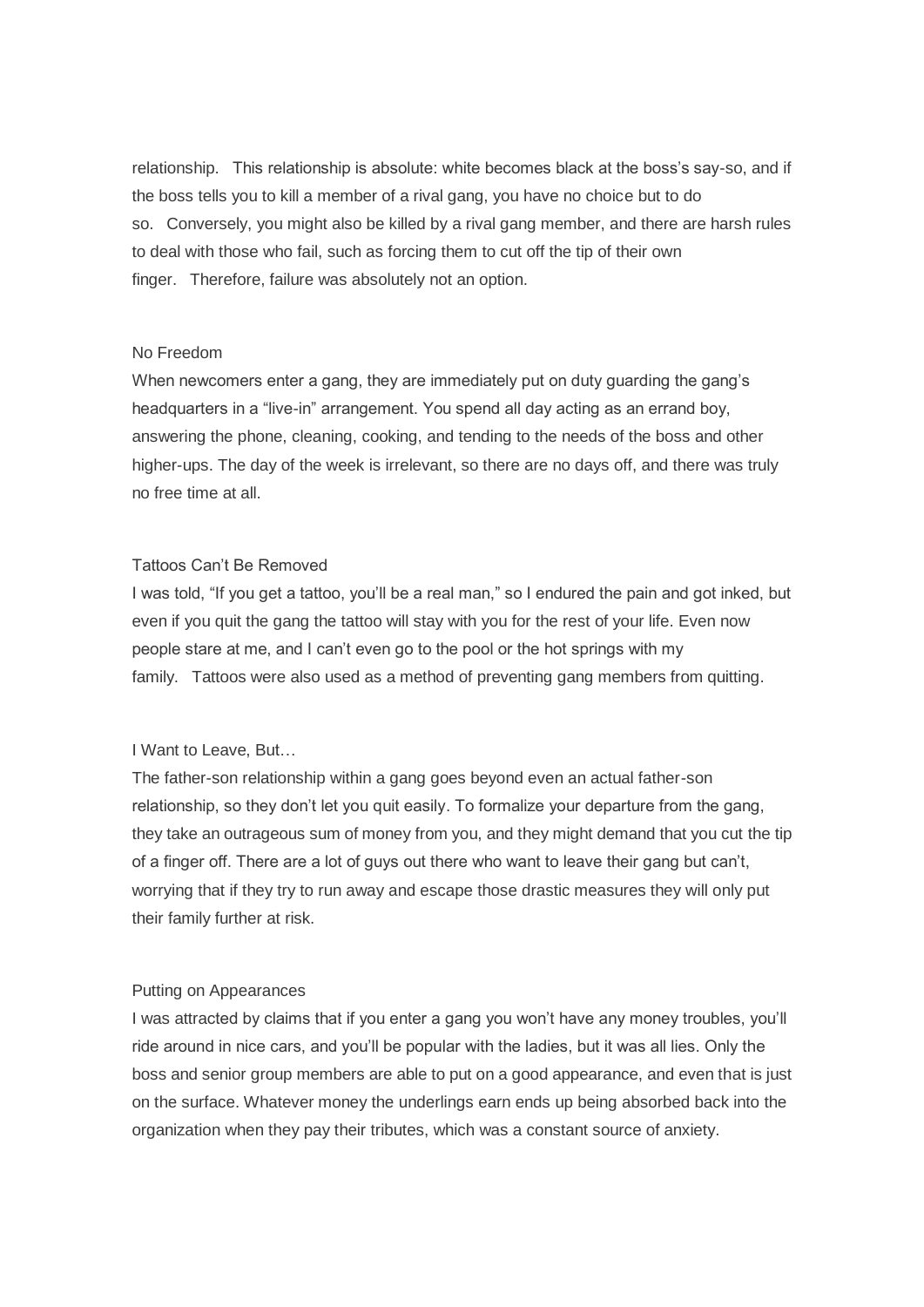# Getting By is Rough

Gang members don't have anything like a salary. In the old days, you could earn money by extorting protection fees from restaurants and other establishments, but it's a lot harder now because of the Anti-Organized Crime Law and the Tokyo Metropolitan Ordinance for Eliminating Organized Crime Groups. If you threaten someone even a little, you'll get arrested by the police right away. However, you still have to pay your tributes to the gang. Gangs are organizations that will do anything for money, including criminal activity, so there's no way to live a normal life.

# Worn Out From Stimulants

The smuggling of illegal drugs is one of the main sources of income for gangs. However, there are actually a lot of guys who end up using the drugs themselves, giving in to the constant fears of being arrested by the police, caught by a rival gang, or punished by the boss and senior gang members. When you use speed (stimulants), your body and nerves are worn into tatters, ending in permanent disability.

#### Today's Trend of Elimination

We now live in an age where even famous celebrities are forced to retire as a result of gang connections. The recent trend of gang elimination is absolutely real. Gang members can't open a bank account, and they can't even use hotels, so life is very inconvenient. Gang members are even being eliminated from golf courses, and some have been caught by police after trying to play under a fake name. Gangs are just foolish, and enough is enough!

# <span id="page-7-0"></span>E49 Cheriel Neo (1<sup>st</sup> place)

#### The Truth about Gangs: As related by former gang member A (Part 1)

#### Oppressive relationships with bosses

In gangs, once new recruits pledge allegiance to the gang boss, they get locked into a 'parent-child' relationship. Within this relationship, if your boss says 'Jump', you say 'How high?', and if he says 'Kill that rival gang member', then you must do it without question. You might get killed by that rival gang member, though, and if you fail, brutal punishments such as the infamous severing of a finger await. There was no way I could ever have got off lightly with failure.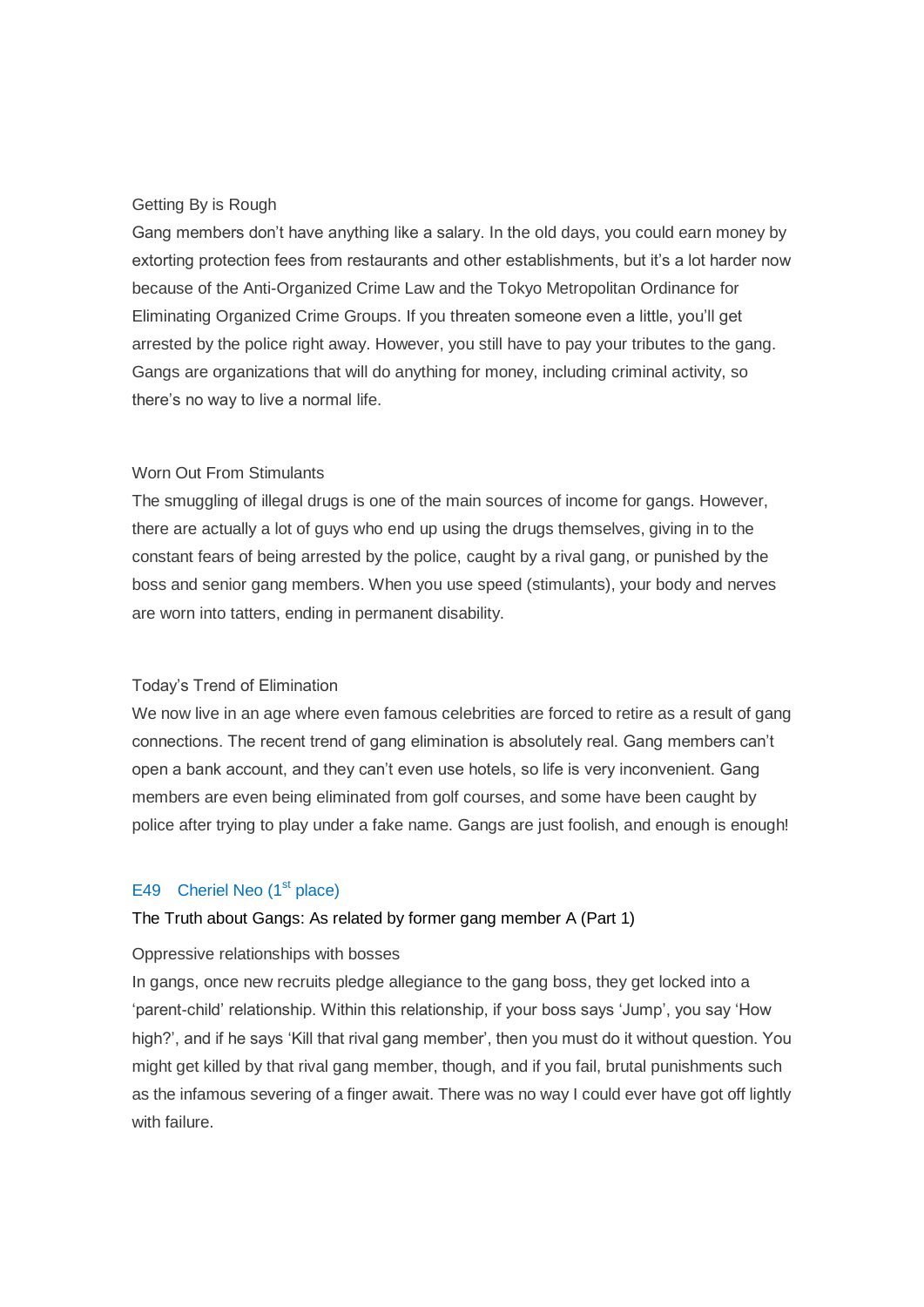# Loss of freedom

Once they join the gang, new recruits are made to undertake what's known as 'living at home'—round-the-clock house-sitting duty at the gang's headquarters. All day long you'll be their lackey, answering calls, cleaning, cooking and waiting on the boss and other higher-ups. You'll never get a day off because nobody cares what day of the week it is: I had no free time whatsoever.

#### Tattoos never fade away

Having been told, 'When you get a tattoo you'll truly become a man', I endured the pain and got one inked, but though I quit the gang, the tattoos will remain for life. Even now, I get stared at in the street, and I can't go with my family to the swimming pool or the hot spring baths. Tattooing turned out to be just another trick the gang used to keep its members from leaving.

You might want to make a clean break, but…

'Parent-child' relationships in gangs are taken even more seriously than real parent-child relationships, so you won't be allowed to break it off so easily. In order to officially make the break, you'll be forced to hand over extortionate sums, and a severed finger will be demanded of you. Dreading this, and fearing that their families might be threatened if they were to leave, many gang members long to quit, but are unable to do so.

#### False fronts

You'll be enticed with promises that if you join, you'll get to ride in fancy cars, be popular with the ladies and never lack money, but these are a pack of lies. The only ones who get to cut a fine figure are your bosses and your 'older brothers', and even then it's all just a front. As for underlings, any money you earn will get consumed by dues paid to the gang, and you'll always be dead broke.

# Life is hard

There's no such thing as wages for gang members. In the past, you might have been able to get some cash by extorting protection money from restaurant owners and the like, but now, with the Anti-Organized Crime Law and the Organized Crime Exclusion Ordinances, this is much harder to do. Threatening anyone even a little will get you arrested by the police. Even so, there's no way to avoid paying your dues to the gang. A gang is an organisation that will do anything and commit any crime for the sake of money, so there's no way members can ever lead anything like a normal life.

#### Wasting away on stimulants

Part of a gang's revenue comes from the clandestine sale of illegal drugs. In reality, however, there are many members who through constant fretting that 'I might get caught by the police,'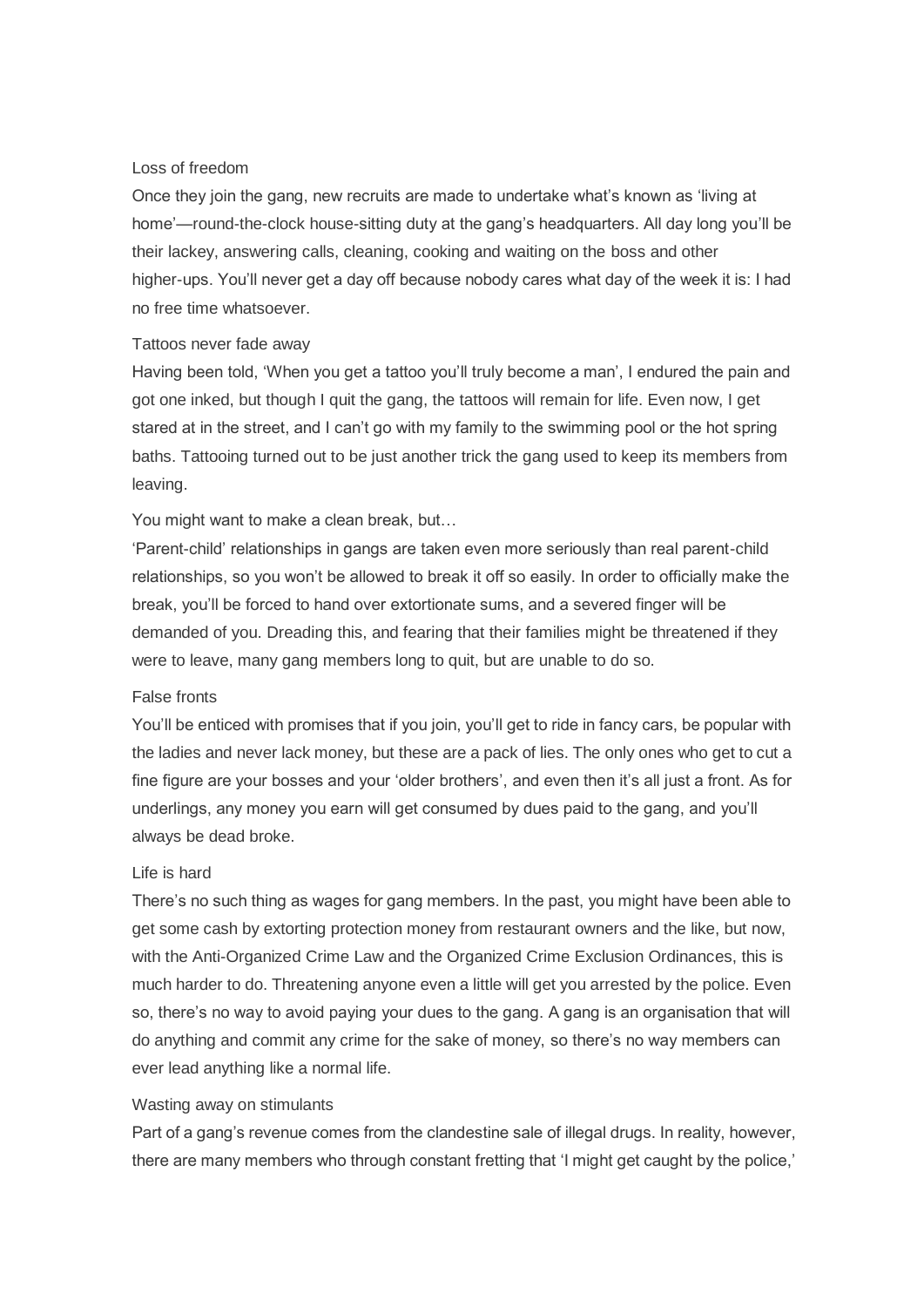'I might get done in by a rival gang member,' or 'I might get punished by the boss or my "older brothers",' end up turning to drugs themselves. Injecting stimulants causes physical and psychological ruin, ultimately reducing the user to little more than a vegetable...

#### Treated nowadays as social outcasts

We live in a time where even celebrities get hounded out of jobs because of their links to gangs. The recent movement towards the exclusion of gangs from society is very real. Life has been made very difficult for gang members, who are barred from the use of hotels and from opening bank accounts. They're even banned from golf courses, so some play under false names, and are subsequently exposed and caught by the police. Gangs have become such objects of ridicule: only fools would join them now.

# **Commentaries from the Judges**

#### <span id="page-9-0"></span>James Davis

#### General Comments

This passage consists of eight distinct paragraphs, but the entire passage tells the story of one person's experience with a criminal gang. While the translator works out the details of each individual paragraph it is important to maintain the coherence and the voice that bind these eight paragraphs together. Certain details are essential in order for the translation to provide the English-language reader with the same impact that the source text conveys to the Japanese-language reader. Those details should not be omitted or diluted.

The content of this passage may be unfamiliar to many people. However, keeping in mind the identity of organization that produced the document—in this case, the Shizuoka Prefectural Police—and the intended purpose of the document—in this case, to warn young people about the dangers associated with organized crime—will guide the translator as (s)he faces the many choices that confront any translator working on any project. A small amount of Internet research can yield big dividends in terms of background knowledge and a sense of the way certain terms are used.

All five finalists captured the overall flavor of the passage. Some finalists did a better job than others at expressing key details clearly without becoming overly literal, and some finalists clearly did more background reading than others.

A few words and phrases proved to be difficult for several of the finalists. One example is 組抜けするにはけじめとして in the fourth paragraph. The term けじめ often signifies a clear "distinction" between two alternatives or the "resolution" of a problem. However, けじめ may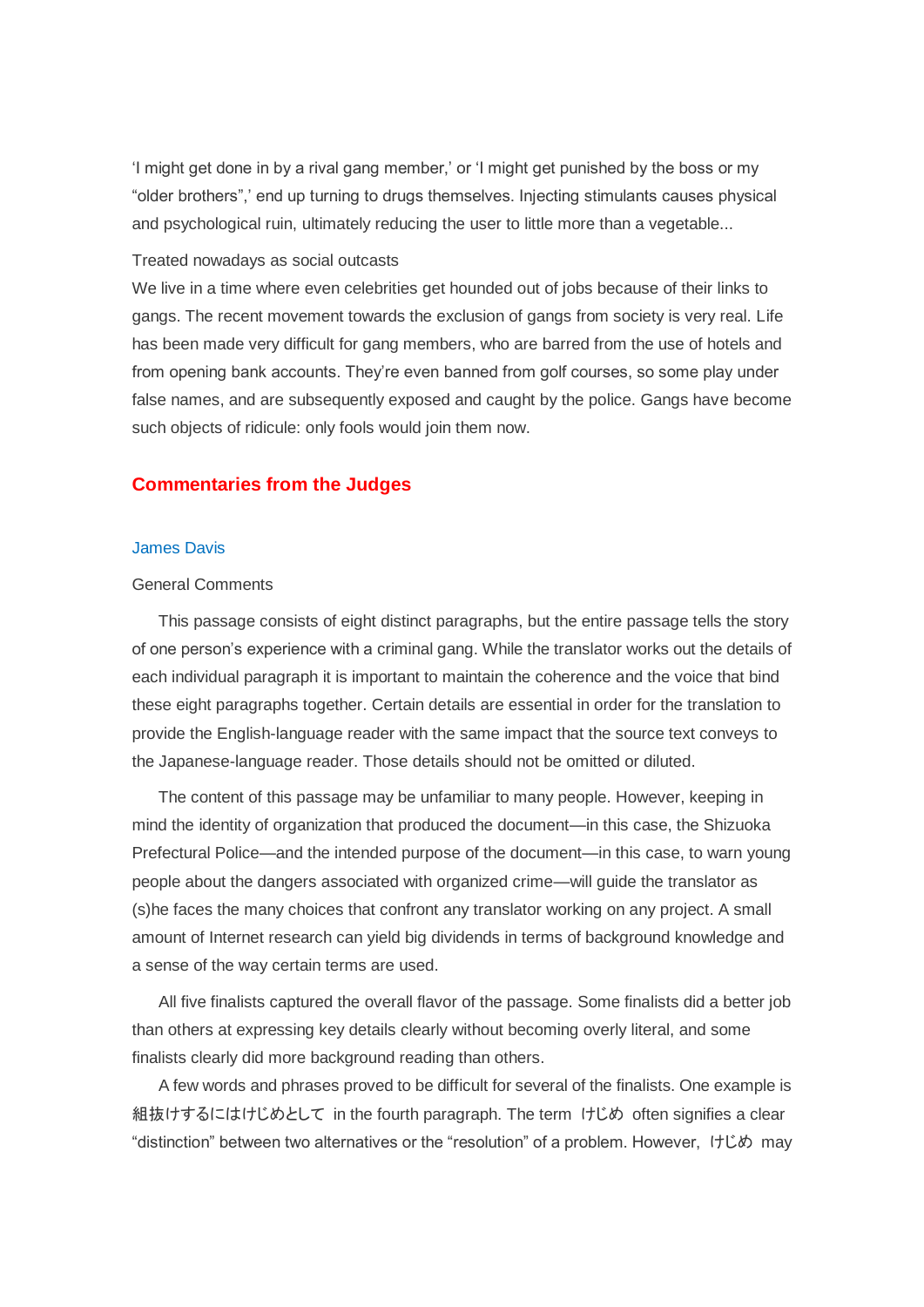also convey a sense of "discipline" or "teaching (someone) a lesson." In this context, けじめ appears to be directed toward those who want to 組抜けする. Options such as "To formalize your departure from the gang", "To put a means to an end," or "In order to officially make the break" miss the mark. "As a way of taking responsibility" comes close, but a better choice would be, "As a way to *enforce discipline* on a gang member who wants to quit," "As a way to *teach a lesson* to a gang member who wants to quit," or perhaps "As a way to *put in his place* a gang member who wants to quit." One person skipped this phrase completely. In this instance the English text reads well, and the target language reader would never know that anything was missing. However, the impact of this phrase is absent, and meaning is lost.

Several finalists had difficulty dealing with the combination "シノギ (稼ぎ)" and the combination "シャブ (覚せい剤)" in the seventh paragraph. In fact, the term シノギ is a slang term for "making dough" or "scoring cash," and the term 稼ぎ is a standard term for "earnings." Similarly, the term シャブ corresponds to the slang term "speed," and the term 覚せい剤 is the standard term for "stimulants." It appears that in each of these instances the Japanese writer consciously introduced a slang term that a former gang member might use, and then followed the slang term with a standard word that would be easily recognized by those readers who might not be familiar with the slang term. That duality should be preserved in the translation.

The eighth paragraph refers to celebrities who are forced to 引退 because of connections to 暴力団. Several of the finalists used "retire" or "retirement" to describe the situation. In fact, these celebrities don't give up their careers, but they are forced to give up the shows in which they appear. In this context "forced out of their jobs" or "hounded out of jobs" were more accurate descriptions of what actually happens in such situations.

Additional comments on selected points in the individual translations follow.

#### E3

Strengths: The use of "speed" for シャブ and "worn into tatters" for ボロボロ indicate a good "ear" for colloquial Japanese.

Weaknesses: The phrase 暴力団排除条例 in the sixth paragraph was translated as "Tokyo Metropolitan Ordinance for Eliminating Organized Crime Groups." Internet research indicates that this phrase refers to ordinances that have been introduced in prefectures throughout Japan. This should be rendered more generally as, "Organized Crime Exclusion Ordinances." "Smuggling" may be one component of 密売, but the intended meaning of 違 法薬物の密売 is "dealing in illegal drugs" or "trafficking in illegal drugs." The phrase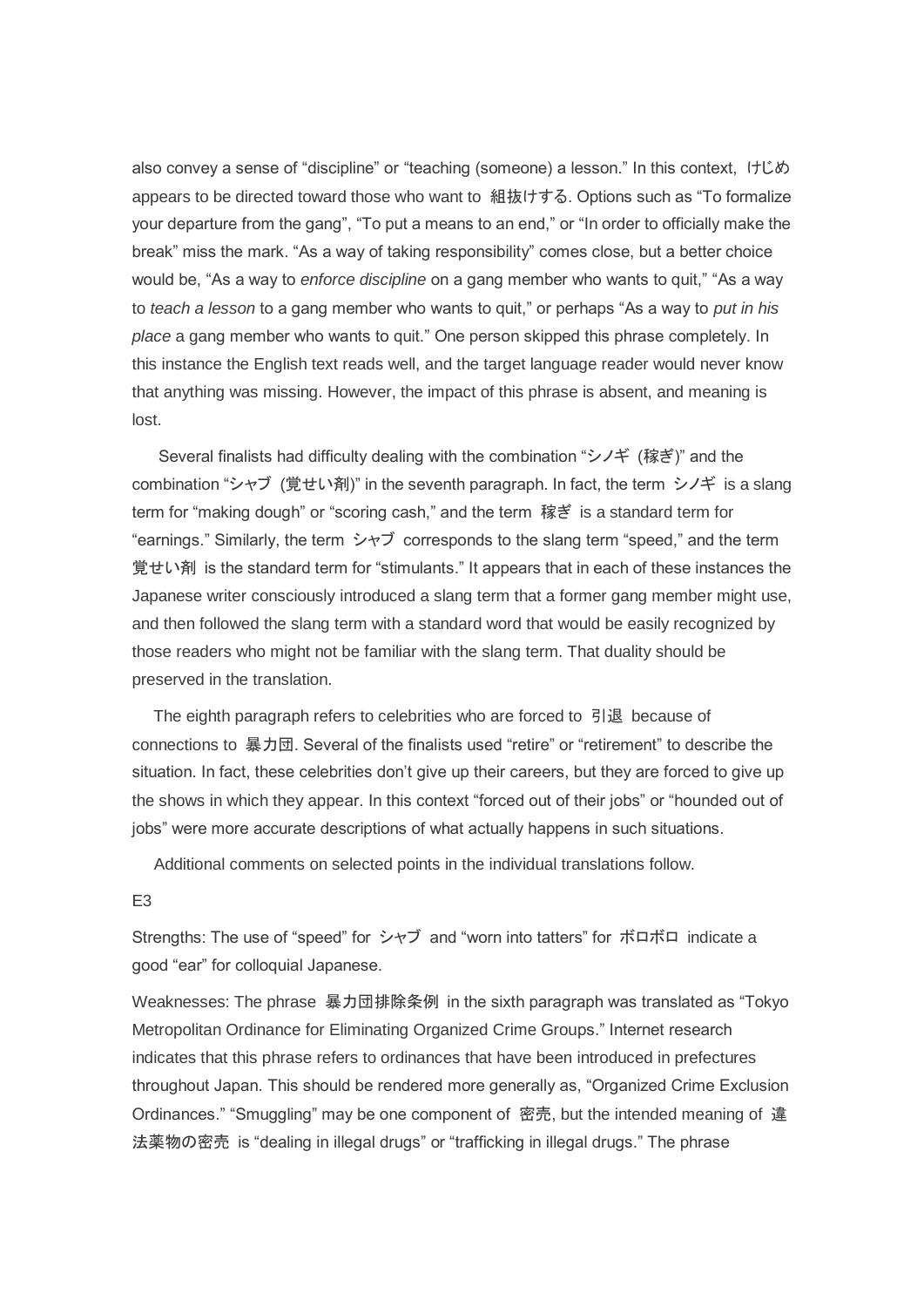"permanent disability" has a fairly specific meaning and a rather formal tone. (It doesn't sound like something a former gang member would say.) In this passage 廃人さ carries a much more colloquial tone. A better choice for 最後は廃人さ would be "..., and in the end you become a wreck" or "..., and you end up fried." The heading of the eighth paragraph was rendered as "Today's Trend of Elimination." The meaning of the English phrase is not clear, and the meaning of the Japanese text (今じゃ排除される身) has been lost. A heading should be translated so that the heading and the body text fit together as a unit. Keeping in mind the content of this paragraph, a better option might be "These Days They are Outcasts."

#### E4

Strengths: The combination of "jump!" and "how high?" is an interesting translation for 親分 が黒といえば白も黒になる. The phrase "Tattoos are forever" is a nice touch. It makes the necessary point but also evokes the James Bond movie "Diamonds are Forever."

Weaknesses: The title on this page ends with the numeral "①." This suggests that this page is "Part 1" of the story. (A glance at the third page confirms this.) The title should include "(1)" or "(Part 1)." In the first paragraph the translation refers to "godfathers" and "henchmen." The translator may be trying too hard to make the text interesting. Referring simply to "the boss" and "subordinates/underlings/gang members" would be sufficient to make the intended point. In contrast, the phrase 杯を交わして is rendered as "drink together." If the previous phrase is "overdone," this phrase is "underdone." The "exchange" of cups is an important symbol, but this element of the ritual has been completely lost in this translation. The heading of the seventh paragraph reads 覚せい剤でボロボロ. This poster was created by the Shizuoka Prefectural Police. Online research indicates that in police parlance 覚せい 剤 are "stimulants," while 薬物 (which appears in the first sentence of this paragraph) are "drugs." The phrase "in shambles" is a vivid way to express ボロボロ, but the translation "In shambles over drugs" doesn't really convey the intended message—namely, that some gang members ruin their own health through the use of stimulants. A better option would be, "In shambles from stimulant use" or "In shambles after using stimulants." The phrase "golfing clubs" may be acceptable in the UK, but in this context "golf courses" would be a better choice.

#### E28

Strengths: The phrase "the boss's word is law" is an interesting translation for 親分が黒とい えば白も黒になる in the first paragraph. The use of "hustling" for シノギ in the seventh paragraph expresses the intended meaning and maintains the intended tone. This translation captures both the slang term and the more formal term for the combinations "シノ ギ (稼ぎ)" and "シャブ (覚せい剤)."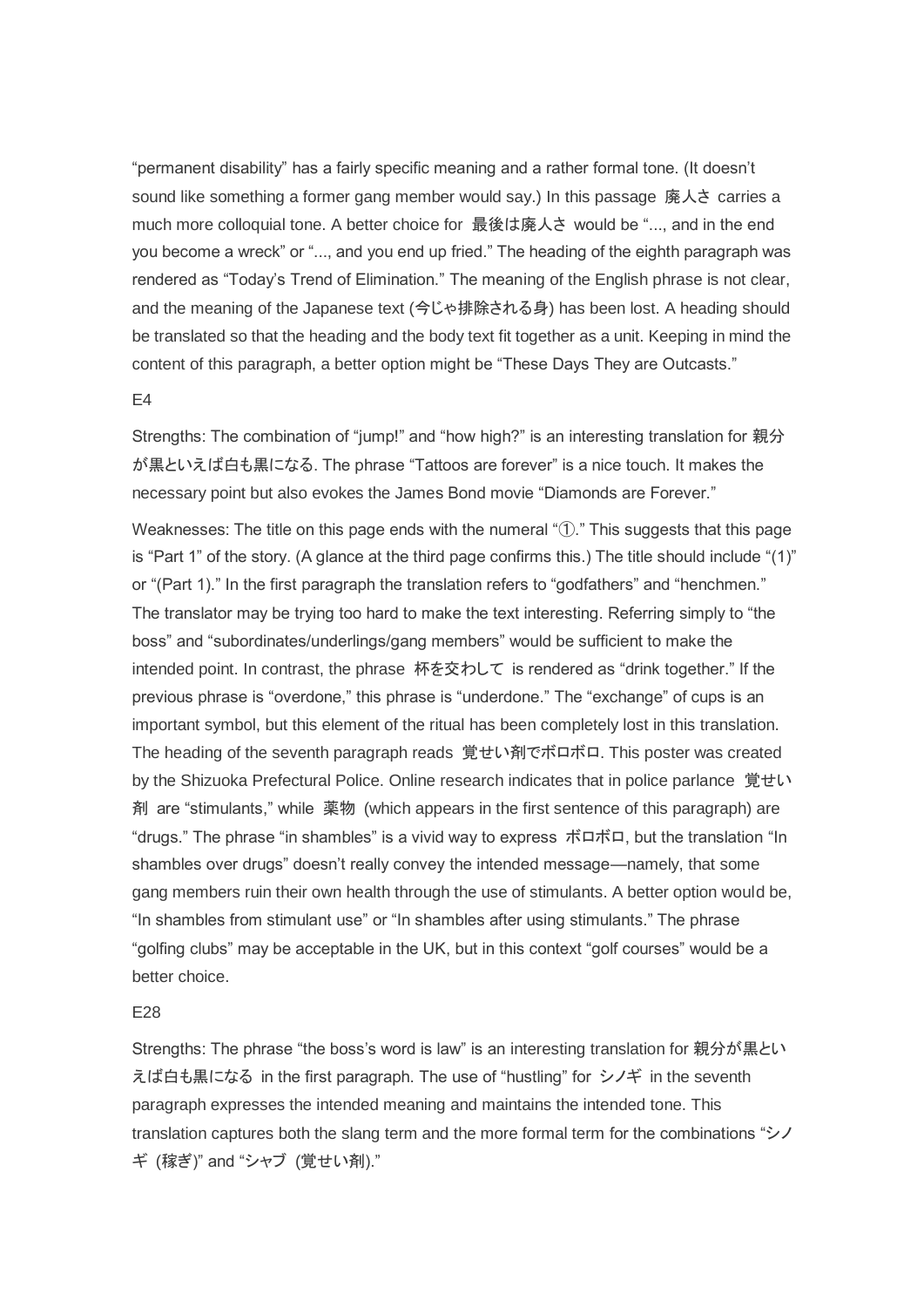Weaknesses: Both the fact that 親分、子分が杯を交わして and the resulting 親子の関係 are completely absent from the translation. These elements are important parts of the picture. Simply stating that, "The relationship between boss and subordinate is absolute and unchanging" does not tell the full story. The text describes 指詰め as a 厳しい掟. The phrase "cruel and unusual punishment" is a legalistic phrase that seems out of place in this document. A simple phrase such as "harsh punishment" or "harsh treatment" would be a better fit. Internet research indicates that 暴力団排除条例 is a proper noun. The translation should read, "Organized Crime Exclusion Ordinances" not "organized crime exclusion decrees."

#### E48

Strengths: The phrase "the word of the boss is law" is an interesting generalization of 親分 が黒といえば白も黒になる.

Weaknesses: Including both a translation and a transliteration for two terms that appeared in quotes (指詰め and 部屋住み)—while not providing a transliteration for another term that appeared in quotes(法外な金)—leaves the impression that the translator was not confident of the intended meaning of the first two terms and was hedging his/her bets. Placing the translation in quotes is sufficient; in these instances a transliteration is a distraction. In two places the source text contained the word 指詰め. In the first paragraph of the passage the translation reads, "cutting off your fingers (*yubitsume*)," and in the fourth paragraph the translation reads, "to cut off your fingers in the*yubitsume* ritual." In both places the reader is left with the impression that an errant gang member must cut off multiple fingers—perhaps even all of his fingers. If the first occurrence is rendered simply as, "cutting off (part of) a finger," and the translator keeps in mind that the occurrence of this word in the fourth paragraph does not require much explanation, because the word appeared previously in the first paragraph, the second occurrence could simply read, "to cut off (part of) a finger." The term 兄貴 was rendered as "seniors." In the US the term "senior" refers specifically to a fourth-year student in high school or college or else to someone over the age of 65. In this context "senior members of the gang" would be a better choice.

#### E49

Strengths: The combination of "jump!" and "how high?" is an interesting translation for 親分 が黒といえば白も黒になる. "Little more than a vegetable" is a creative way to express 廃人さ. Weaknesses: The translation mentions that "new recruits pledge allegiance to the gang boss," but the image associated with 親分、子分が杯を交わして is missing. That image is an important part of the story. After all, there are many ways for a subordinate to pledge allegiance to a boss or other leader. In the seventh paragraph the translation refers to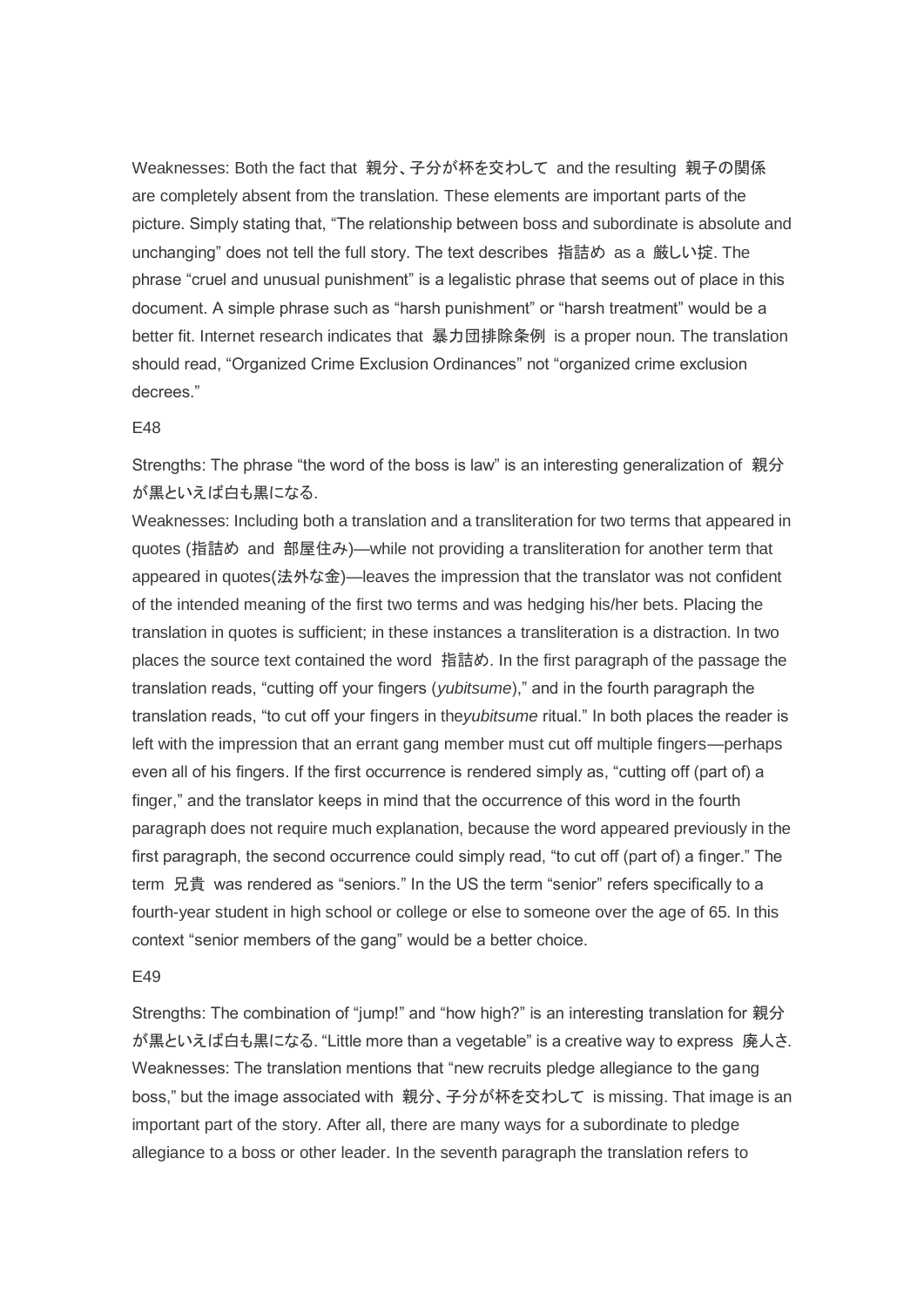"*Injecting* stimulants." The drawing does show someone injecting something into his arm, but Internet research indicates that stimulants can be abused in many ways. It would be better to opt for, "*Using* stimulants."

## <span id="page-13-0"></span>**Ruth McCreery**

The text chosen for this year's contest required that the translators give thought to the purpose of the text—to deter young people from becoming involved with the *yakuza*—and produce an English version that would be at least as compelling.

The way in which the original was written presented an immediate hurdle: each of the eight brief sections begins with what appear to be general observations about *yakuza* that could be interpreted as written in the third person, then ends with a more personal, first-person statement. Following that pattern in English produced sudden shifts in voice that were awkward, in some cases ungrammatical, and greatly weakened the impact of the translation.

Our winner, Cheriel Neo, dealt with the voice issue by maintaining an informal style, producing what reads like a description of personal experiences, and by writing many of the sections entirely in the first person. The result is effective English. For example, for the first section's 親分が黒といえば白も黒になる, she wrote, "If your boss says 'Jump,' you say 'How high?'" Another translator rendered it as "If the godfather says, 'jump!' the henchman says 'how high?'": the same clever choice of phrase, but in the third person, making the account seem less informal and immediate.

The description of entering into a fictive kinship relationship when joining a gang was apparently challenging. Neo avoided the details of ritual saké sharing; while lacking ethnographic detail, her "pledge allegiance to the gang boss" does get the point across. Translator E48's "Organized crime group members exchange ceremonial sips of sake to establish a parent-child relationship between the boss and his subordinate" is accurate and well written, if rather stiff. Compare it with E4's "In organized crime organizations, 'godfathers' and their 'henchmen' drink together and form a father-son relationship," a translation that omits the ritual component—they could be chugging down beers in a bar—and is syntactically awkward (plural "henchmen," singular "relationship").

The finger-severing issue also threw several translators off: "cutting off your fingers" multiplies the injury (usually one finger, and sometimes one joint, at a time), while "finger amputation" is overly clinical. Neo's "infamous severing of a finger" communicates the brutality of the act but fails to indicate that the underling is forced to cut off his own finger. E3,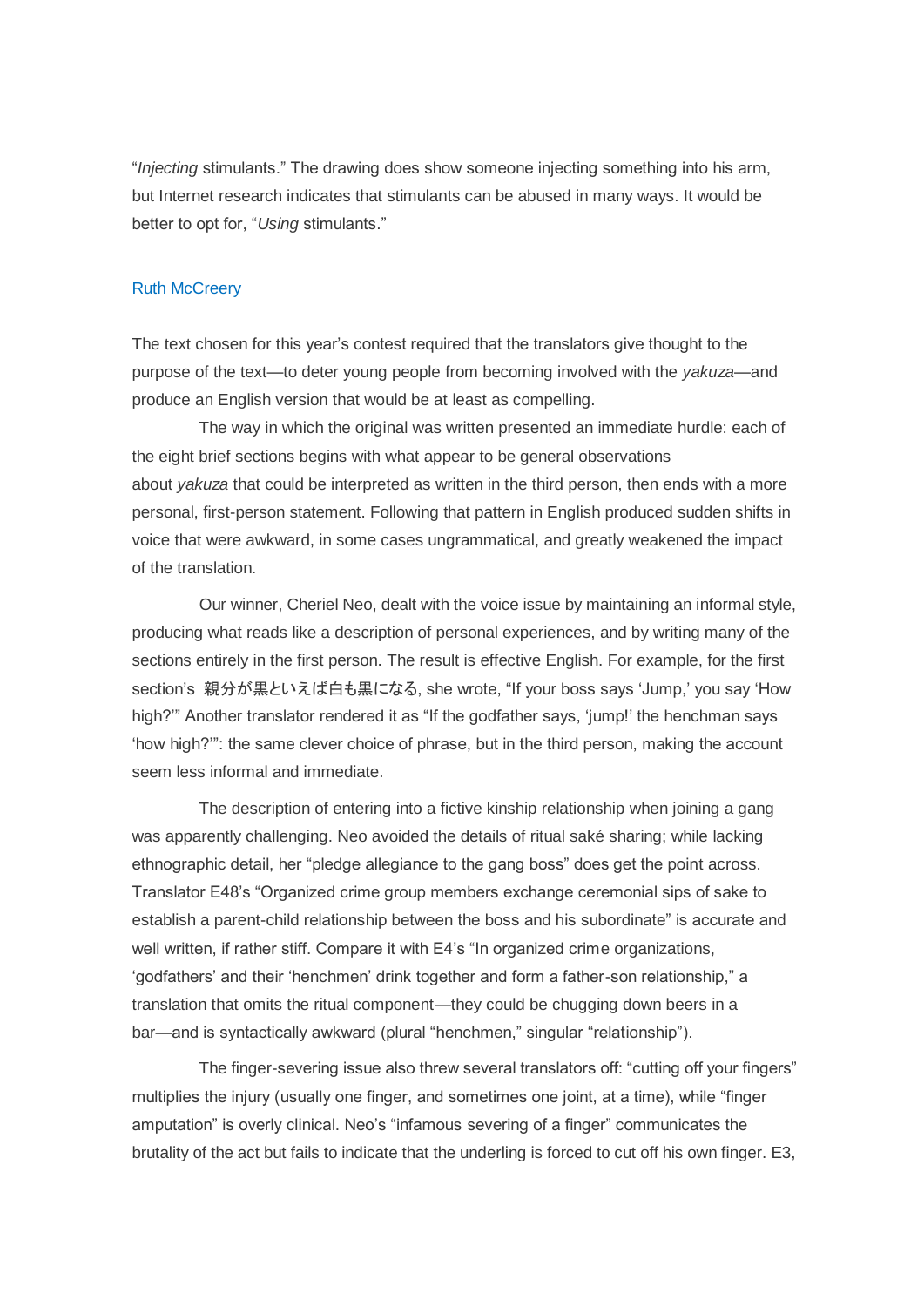our runner-up, did state that—"forcing them to cut off the tip of their own finger"—but with an awkward singular-plural inconsistency.

Oddly, the question of golf also produced a series of unfortunate translations. ゴル フ場からだって排除される was rendered by E3 as "eliminated from golf courses," which suggests their being expelled instead of excluded or, to quote Neo, banned. "Even golf clubs forbid members" (E28) introduces a new source of confusion, since in that phrase the "members" would logically be members of the club, not gang members.

As these examples suggest, while all the finalists came up with some effective colloquialisms that suit the subject matter, most also produced misinterpretations of the Japanese as well as awkward, even ungrammatical English: all, in the end, translation errors. In the future, taking greater care in the "write a little" phase of Fred Uleman's "read a little, think a little, write a little" translation process might lead to further thought and closer readings of the original text. The result would be more accurate, more effective translations.

# <span id="page-14-0"></span>Ken Wagner

#### 2014 JAT Contest Commentary Ken Wagner

Translation of social service materials from the local language into the language of foreign residents is a substantial part of commercial translation. Shizuoka [Prefecture's](http://www.pref.shizuoka.jp/) website, the source of this year's contest passage, contains information in English, Korean, Chinese, Portugese, and Spanish. Shizuoka Prefecture's website presently tends to aim at a higher-end readership, with information on the economy, industry, tourism, and cultural features. However, it contains links to [municipal](http://www.pref.shizuoka.jp/link/citylink.html) websites with more practical information on utilities, emergency services, transportation and the like for foreign residents, although much of this information appears to have been machine translated. The Tokyo Metropolitan website contains a larger selection of practical information on topics such as [medical](http://www.metro.tokyo.jp/LIVING/kenko.htm) [care,](http://www.metro.tokyo.jp/LIVING/kenko.htm) legal [issues,](http://www.metro.tokyo.jp/LIVING/fukushi.htm) and [transportation.](http://www.metro.tokyo.jp/URBAN/lifeline.htm) So, there is indeed a market for commercial translators working out-of-Japanese to provide translations in various areas of social and public services.

This year's contest passage comes from a page on the Shizuoka Prefectural Police website, warning of the dangers that organized crime poses to young people. The actual passage is the testimonial of a young, former low-level member of the *yakuza*. In addition to being about organized crime, which has a highly specialized vocabulary, including jargon and legal terminology, a distinctive feature of the passage is that it is entirely speech - a soliloquy. The text sounded like speech and included two instances of the final particle  $\pm$ , five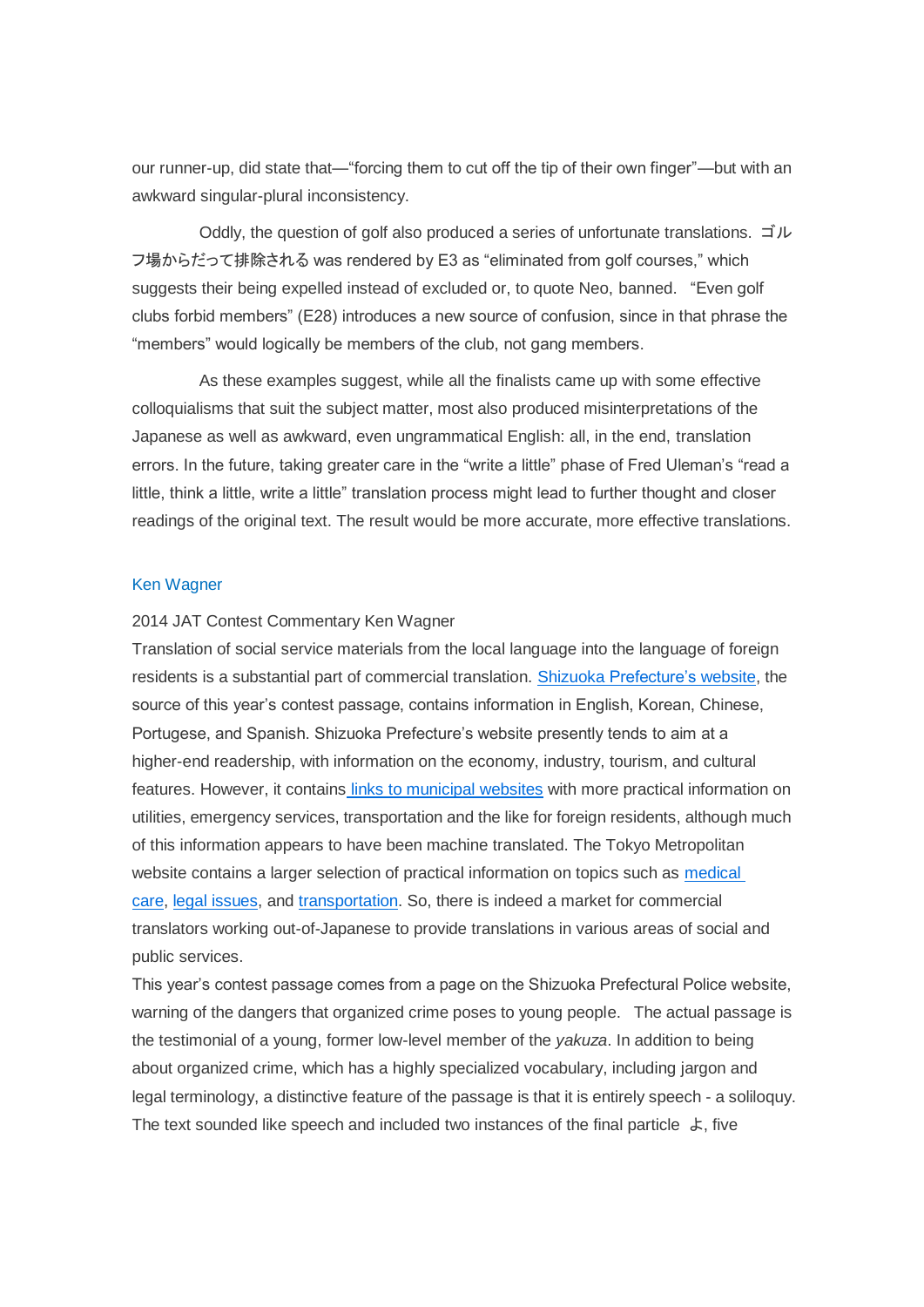instances of なんて, and one だけど. Thus, the translator of this piece is essentially writing "dialogue."

Legal translators of depositions, literary translators, and subtitlers must produce human speech or a telegraphed form of it. Even I, as a medical and pharmaceutical translator, occasionally have to translate responses to market research surveys that are colloquial and sometimes very earthy. So, a review of techniques for writing human speech or "dialogue" may be of benefit to many commercial translators.

In general, this year's five finalists conveyed the information in the Japanese original of the contest passage. The reader knew what former *boryokudan* member "A" said almost all of the time. Only a few errors slipped in here and there, but this is a contest for new and aspiring translators, and the contestants will probably develop better source language understanding and target language writing techniques over time. However, maintaining the spoken tone of the translation, without veering into a written style, seemed to be a major challenge of this year's passage. When the translation of dialogue veers into a written style, it not only is evident to the pedantic editor or fellow translator, but has a subconscious jarring effect on the reader. Since the other judges will provide excellent commentaries on the translations as a whole, I will focus my comments on writing dialogue and the quality of the dialogue written by the contestants.

I tried searching for tips on writing dialogue on the web and, to my surprise, found several good sites in my first Google search, using the phrase "writing dialogue." These sites took only a few minutes to review. Here is what I found:

# <http://www.writersdigest.com/online-editor/the-7-tools-of-dialogue>

This site contains seven steps for writing dialogue, which mostly concern the interaction between the parties in the dialogue and creating fiction. However, two stood out: "#2 Act it out" and "#4 Drop words." A more obvious tip was "#5. Polish a gem" (rewrite).

The need to rewrite is obvious in all types of writing. It also seems like many formal turns of phrase would not have been used if the contestants would have acted out or, at least, read their translations in character.

For dropping words (economy of speech), the website gives the following example:

"Your dog was killed?"

"Yes, run over by a car."

"What did you call it?"

"It was a she. I called her Tuffy."

This is the way Elmore Leonard did it in Out of Sight: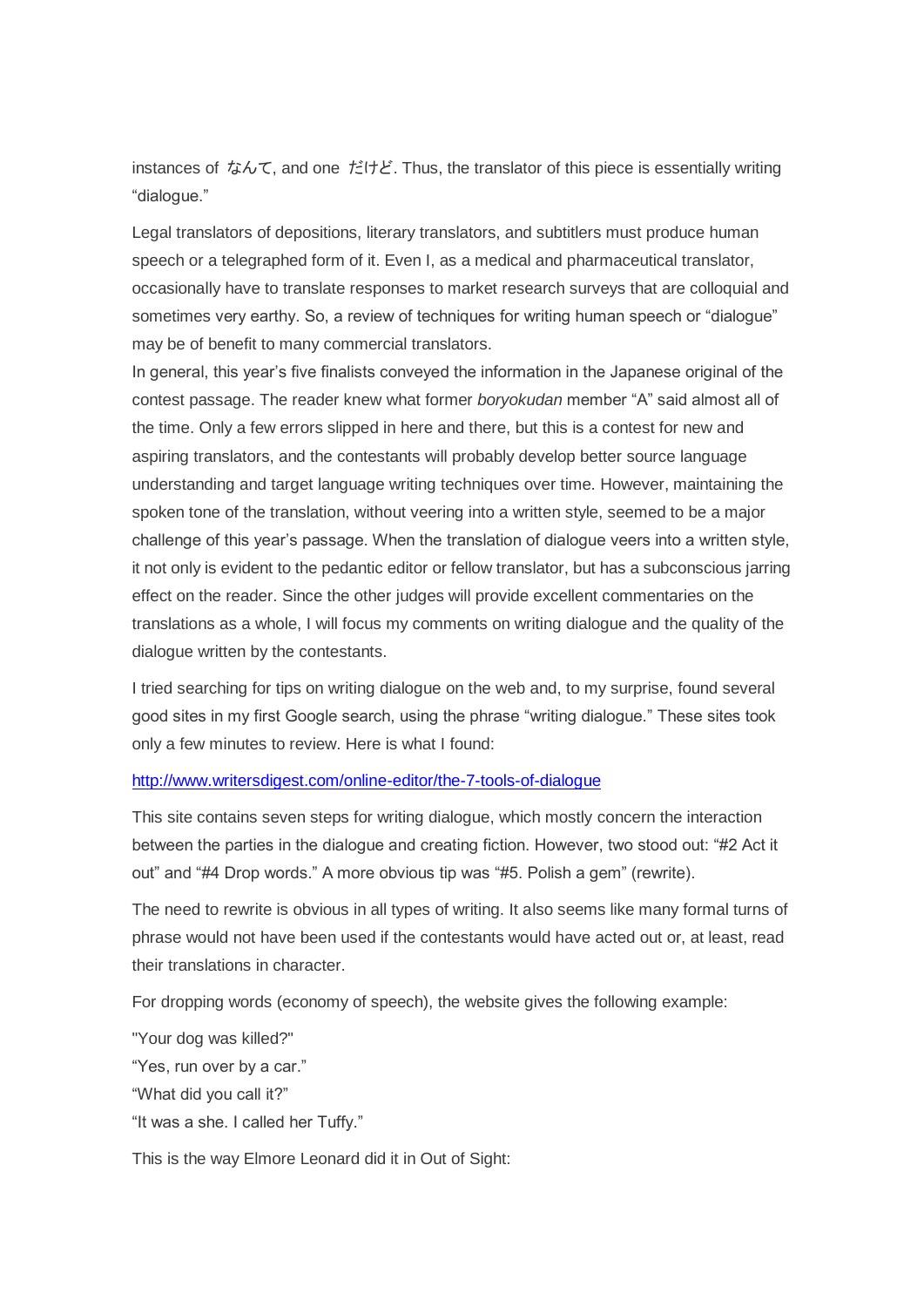"Your dog was killed?" "Got run over by a car." "What did you call it?" "Was a she, name Tuffy."

# <http://homeworktips.about.com/od/writingrules/a/Writing-Story-Dialogue.htm>

Again, most comments on this website are about writing fiction and interplay between two characters. However, there are a few good tips:

Keep the character's voice in mind but keep it readable. Dialogue doesn't have to be grammatically correct; it should read like actual speech. However, there must be a balance between realistic speech and readability.

#### <http://writetodone.com/10-easy-ways-to-improve-your-dialogue/>

# #3: Use Dialect and Accents with Caution

No one was guilty of this. Fortunately, no one descended into caricature or cloyingness trying to reproduce what might be the sounds of A's speech.

#5: Realistic Doesn't Mean Real

# (Don't include every "um" and "ah.").

A lot of translation is imitating the style of writers in the target language. For me, the ultimate example of a hood talking is Henry Hill in the book *Wiseguy* by Nicholas Pileggi and the movie*Goodfellas* by Martin Scoresese. Large portions of the book are available on Google Books. The book consists mostly of long quotes from Henry, his wife, and the prosecutor pursuing him. Although the action is centered in New York and New Jersey, the speech is free of any regional, or gangster-type accents or excessive jargon, as in "Tip #3: Use Dialect and Accents with Caution."

While Henry Hill is amazingly articulate, you never get the feeling that he isn't talking (Tip #5: Realistic Doesn't Mean Real). To create the movie dialogue, Martin Scoresese allowed the actors to perform the lines while improvising and then rewrote the lines, incorporating the improvisation, as in "Polish the Gem." So, that is just an illustration of where good dialogue comes from. But, you obviously wouldn't go that far for this short one-off job.

# Area Expertise

"Technical" information consisted of *yakuza* jargon, drug jargon, and legal terminology. There is a good Wikipedia article on the *[yakuza](http://en.wikipedia.org/wiki/Yakuza)*, and a quick Google search netted English-language articles on the *yakuza* by Jake Adelstein and Massimiliano Aceti. Jake Adelstein is a crime reporter, formerly for the Japanese edition of the Yomiuri Shimbun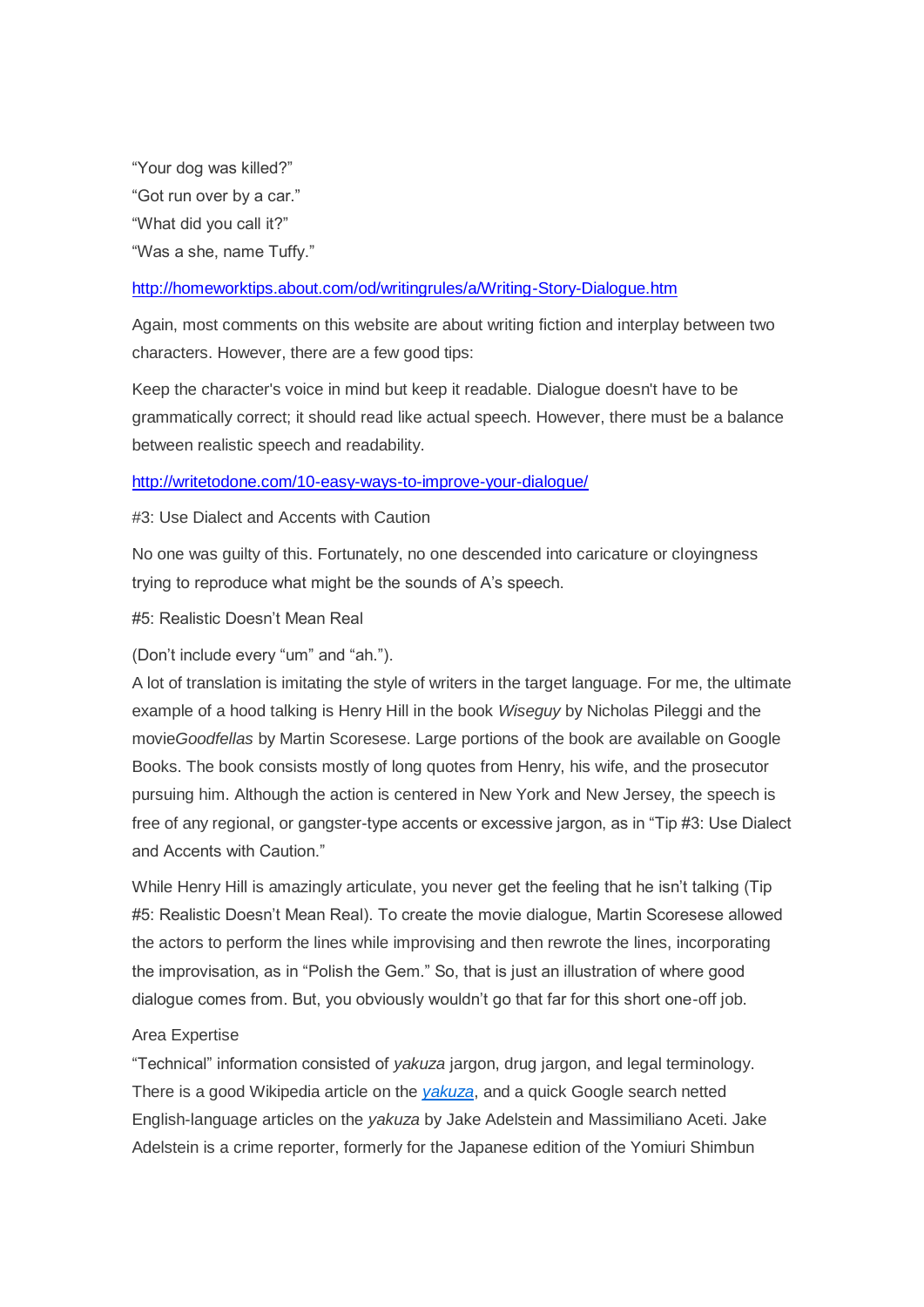where he was the first non-Japanese staff writer. He is the author of *[Tokyo](http://en.wikipedia.org/wiki/Yakuza) Vice*, a book on Japanese organized crime soon to be made into a motion picture. Massimiliano Aceti, whose details were not readily available, wrote an excellent article on shinogi. Several articles by Jake Adelstein are available on the web, including a brief J-E dictionary of Japanese organized crime, with a chart showing the hierarchy within the *boryokudan*. Adelstein's dictionary provides vocabulary that sets a good tone for writing about the *yakuza*. However, it must be admitted that the articles of Adelstein, Aceti, and others use a wide array of Mafia and military jargon to describe the roles of *yakuza* gangsters, so that there seems to be a lot of latitude for English equivalents of many of the *yakuza* terms used in the contest passage. Still, the translator can make choices that help create a certain mood. Adelstein's [chart](http://www.japansubculture.com/resources/yakuza-group-structure/) and [dictionary](http://www.japansubculture.com/resources/yakuza-terminology/) appear at:

<http://www.japansubculture.com/resources/yakuza-group-structure/> <http://www.japansubculture.com/resources/yakuza-terminology/>

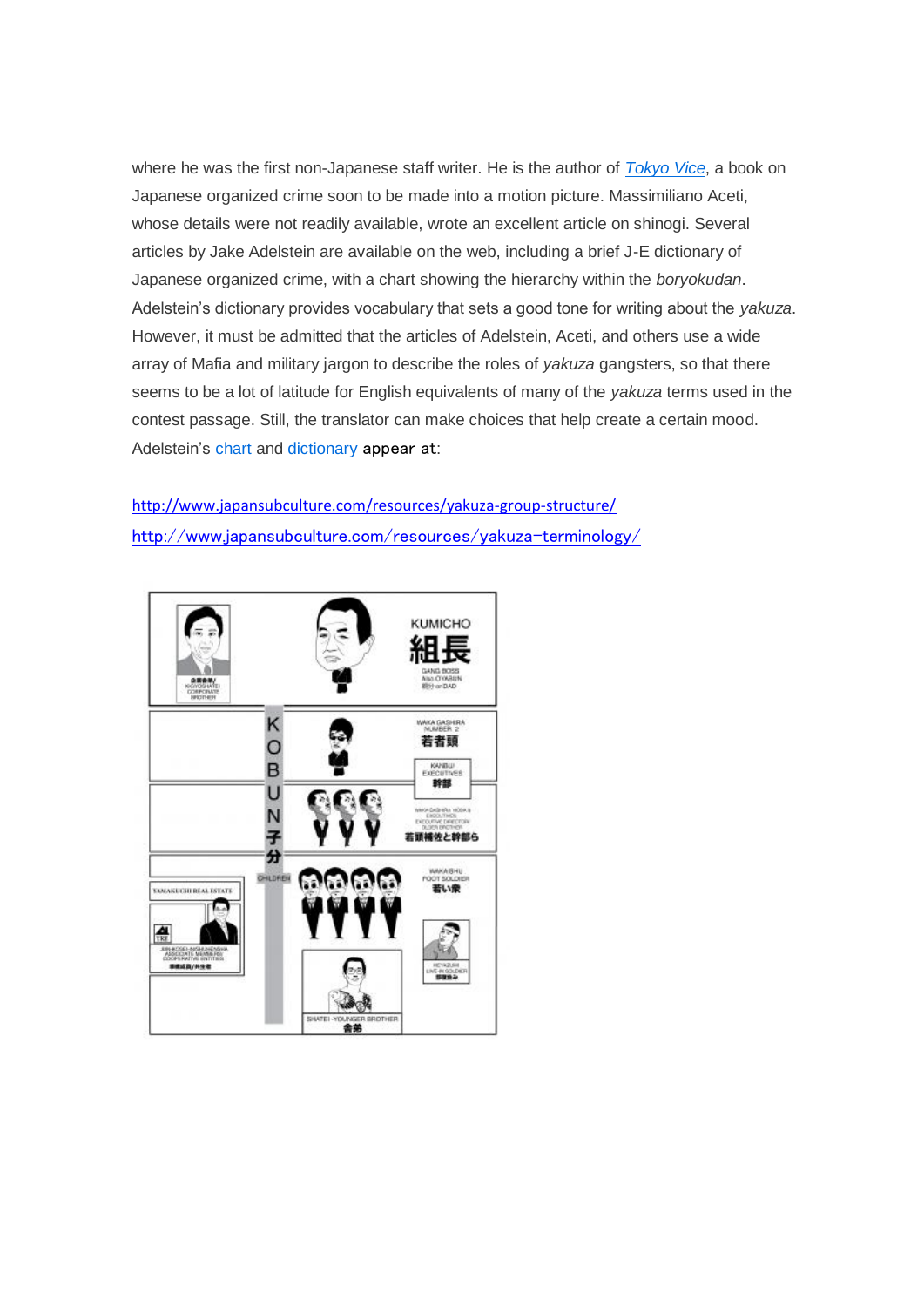Yakuza terminology:

(親分·おやぶん), (子分·こぶん): group elders, group underlings. Literally, 'father role' and 'child role'. (組長・くみちょう): family head or boss (最高幹部・さいこうかんぶ): senior executives (幹部・かんぶ): executives (組員・くみいん): group members, often translated as 'soldiers' (準構成員・じゅんこうせいいん): trainees (周辺者・しゅうへんしゃ): peripheral associates (企業舎弟・きぎょうしゃてい): business associates (組・ぐみ): Denotes association, as in, Yamaguchi-gumi (山口組). Similar to -kai. (一家・いっか): family. For example, Omaeda-ikka (小前田一家), or 'Omaeda family'. Used as a suffix after the name of the group. (会・かい): Denotes association, as in, Sumiyoshi-kai (住吉会). Used to describe parent organizations.

(若頭・わかがしら): Gang members who rank second behind a *kumicho*. The gang equivalent of eldest brother. お兄ちゃん。

 $(\overline{H} \mathcal{R} \cdot \overline{D} \mathcal{D} \cup \mathcal{D} \circ \overline{D})$ : Used as an umbrella term to indicate gang members who have completed the sakazuki ceremony to join an organisation, but are still ranked below wakagashira. Foot-soldiers. 兵補 (へいほ)

Here are a few comments on whether the contest finalist achieved a conversational tone.

Cheriel Neo, the First Place Finisher

Cheriel produced perhaps the most accurate translation, and used the first person where appropriate, adding to the testimonial style. Some conversational-sounding flourishes were: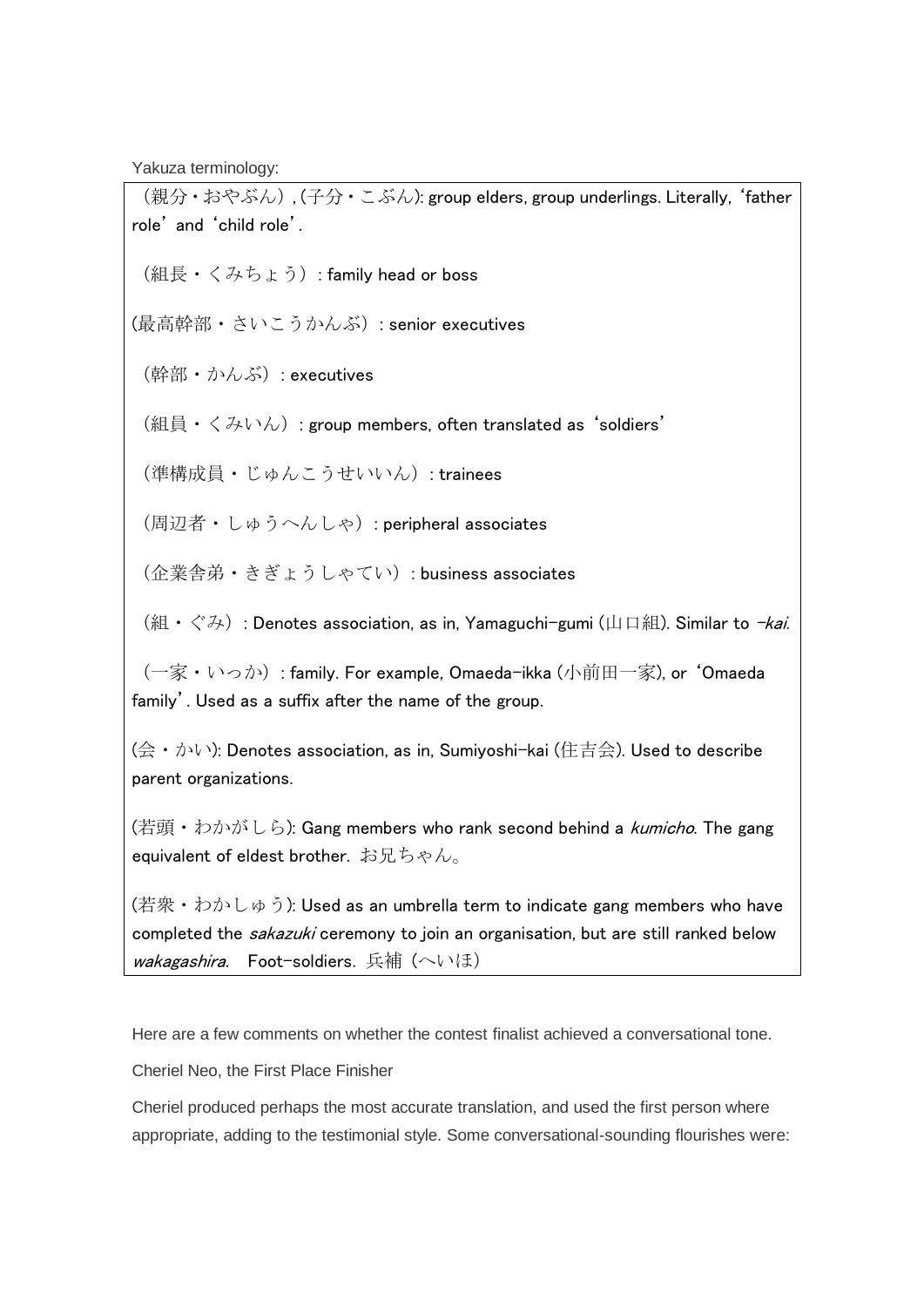・All day long you'll be their lackey

・Tattooing turned out to be just another trick

・… if you join, you'll get to ride in fancy cars, be popular with the ladies and never lack money, but these are a pack of lies.

・… even then it's all just a front.

・Threatening anyone even a little will get you arrested by the police.

However, some sentences tended to have a written style either with complex syntax or written vocabulary:

・Within this relationship, if your boss says 'Jump'…

・Once they join the gang, new recruits are made to undertake

・… brutal punishments such as the infamous severing of a finger await. (While this contributes to the vividness of the image, it sounds like a third-person narrator describing the situation)

・Dreading this, and fearing that their families might be threatened if they were to leave, many gang members long to quit, but are unable to do so.

Julia Clark, the Second Place Finisher

Julia consistently maintained a conversational tone that was not unlike Henry Hill's speech in *Wiseguy*. "A" was articulate, but still sounded like he was speaking. You could say that for the most part the monologue was realistic without being real, as in Tip #5: Realistic Doesn't Mean Real.

Some flourishes of spoken style were:

・This relationship is absolute:

・You spend all day acting as an errand boy,

・…I can't even go to the pool or the hot springs with my family.

・There are a lot of guys out there who want to leave their gang but can't, …

・If you threaten someone even a little, you'll get arrested by the police right away. However, you still have to pay your tributes to the gang. (Good turn of phrase and short, staccato sentences)

・However, there are actually a lot of guys who end up using the drugs themselves,

However, one word was a notable exception. "Conversely" for "だけど逆に" struck a dissonant chord. I couldn't see "A" suddenly saying "conversely" at this point in the story. This might be one case where acting out the speech, as in Tip #2 "Act it out," or at least reading it aloud, would have identified this inappropriate term.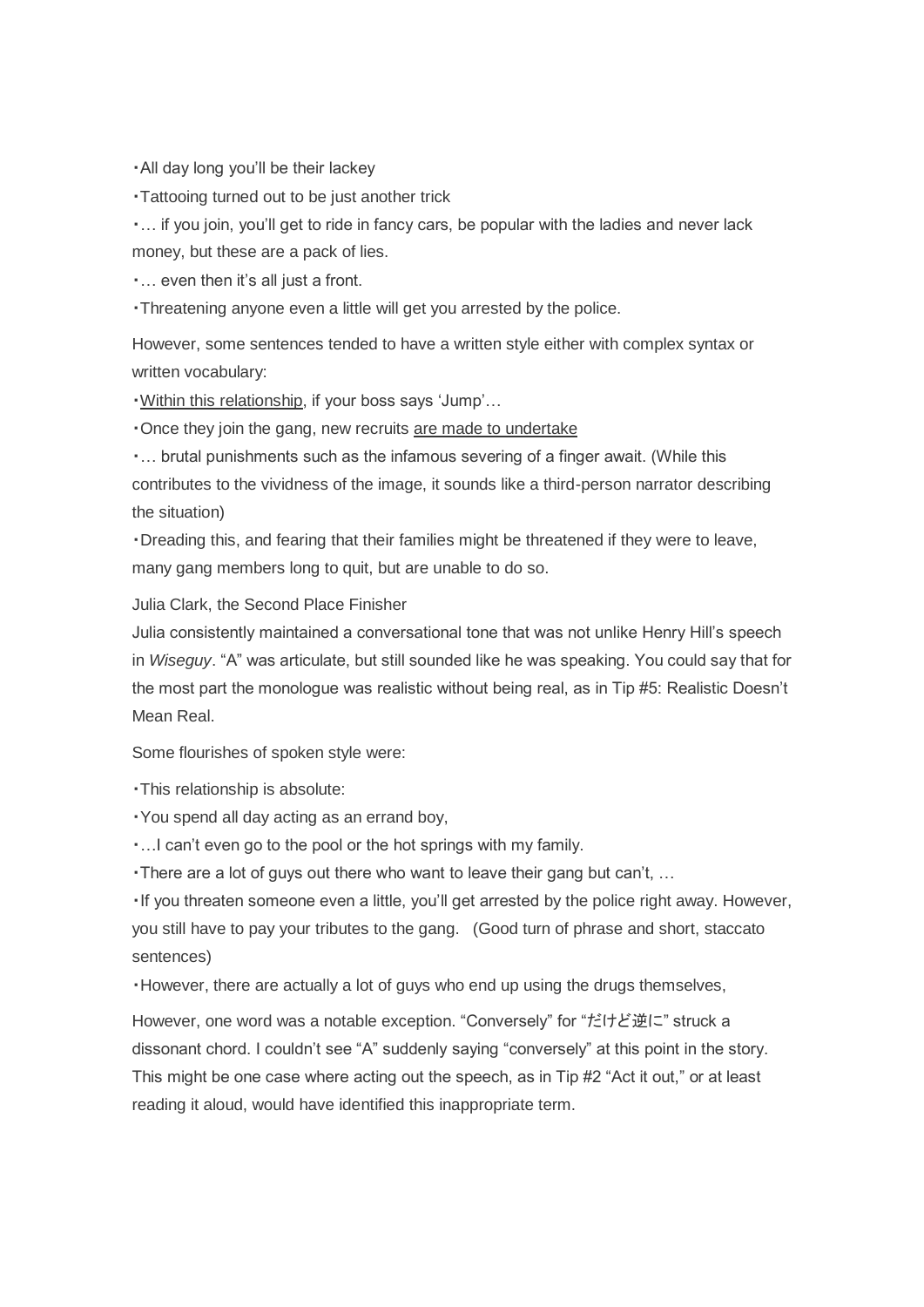#### Michael Haley, Finalist

Michael also seemed to misunderstand a few lines, made a couple of unfortunate translation choices, and was ranked lower. Although this doesn't have anything to do with sounding conversational, Michael used the term "henchmen," which seemed anachronistic and like caricature. Michael also used "Mr. A," usage that sounds like a source language speaker as well as caricature. However, many of Michael's sentences were short and crisp and sounded like real human speech, and the headings were pithy.

Some speech-like turns of phrase were:

・This bond is unbreakable, and if the godfather says, "jump!" the henchman says "how high?" If the godfather orders a hit on a rival gang member, the henchman must carry it out. ・Days of the week do not exist to them, and they have no days off. I had no free time at all. ・There are a lot of guys who want to quit but can't.

・Gangs do not pay wages.

## Lisa Koga, Finalist

Lisa made a real attempt to localize the text by eliminating cultural elements like *sakazuki* that could lead to long explanations or inserting lots of foreign words in the translation. However, Adelstein, Aceti, and other English-language authors seem to be able to incorporate *yakuza* terminology and concepts into their English writing seamlessly. These elements are essential to discussions of Japanese organized crime, and the website's intended readership would be foreign residents who can tolerate and may even appreciate a lot of Japanese words and ideas in their English. Lisa also misunderstood a couple of lines.

Conversational touches included:

・There are no days off in this field of work…

・"If you get a tattoo, you're one of us" is what I was told, so I endured the pain and got one, (Sounds like spoken speech and is one of the few correct interpretations.) ・Little did I know…

# Anna Wada, Finalist

Anna also seemed to misunderstand a few parts of the passage and was ranked farther down. However, Anna's sentences tended to have to short, brisk staccato quality of spoken language that at times sounded more like real speech than the higher ranked translations.

Some high points of spoken style were: